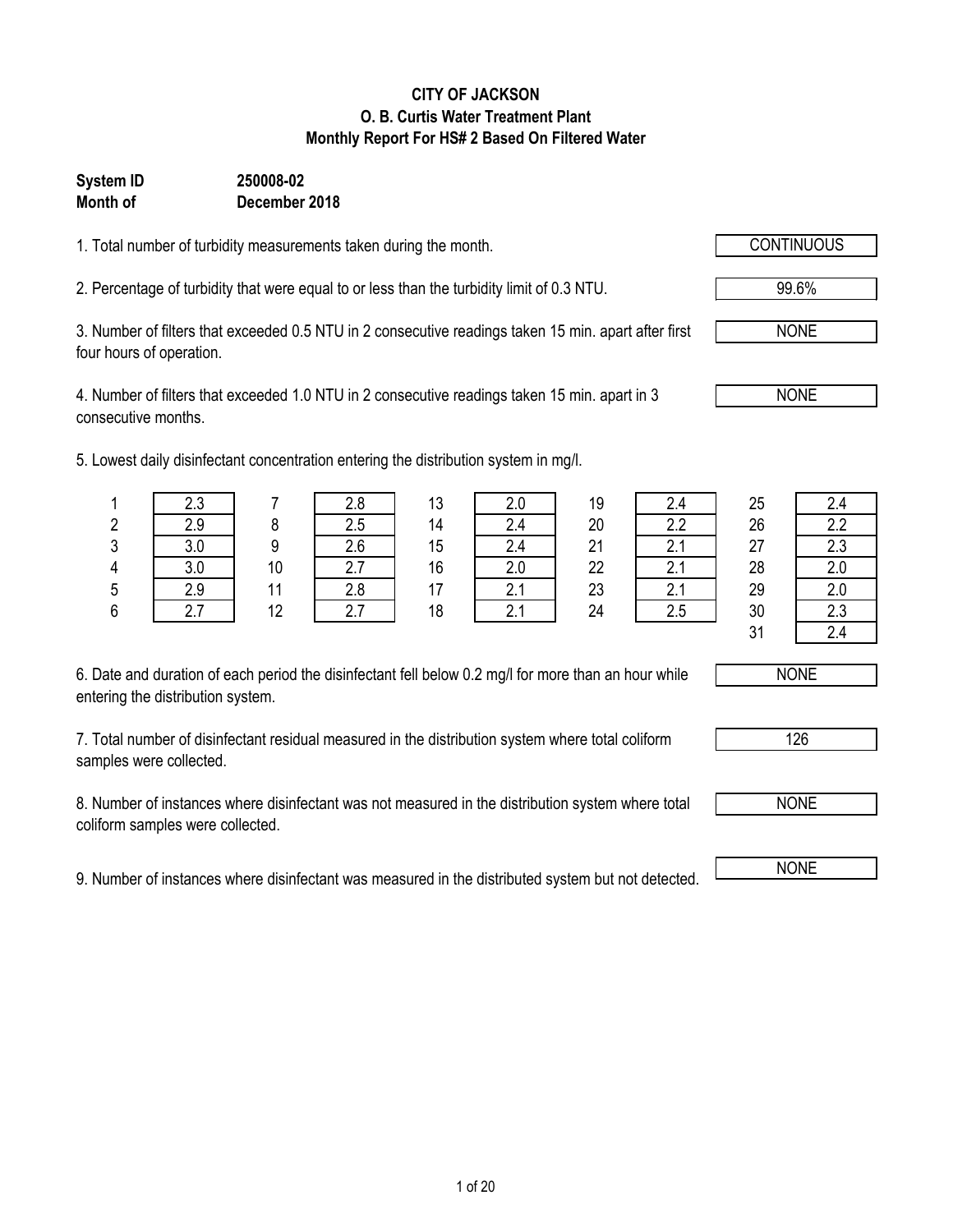### **O. B. Curtis Surface Water Treatment Plant City Of Jackson, MS Turbidity Compliance Report**

# **System ID** 250008-02<br> **Month Of** December

**Month Of December 2018**

|                | <b>TURBIDITIES (NTU)</b> |                   |  |  |  |
|----------------|--------------------------|-------------------|--|--|--|
| Dec 2018       | <b>RAW</b>               | <b>TRAINS</b>     |  |  |  |
| 1              | 17.9                     | 0.15              |  |  |  |
| $\overline{2}$ | 19.3                     | 0.16              |  |  |  |
| 3              | 15.4                     | 0.16              |  |  |  |
| 4              | 16.2                     | $\overline{0.16}$ |  |  |  |
| 5              | 14.4                     | 0.16              |  |  |  |
| 6              | 15.0                     | 0.16              |  |  |  |
| 7              | 20.8                     | 0.13              |  |  |  |
| 8              | 16.0                     | 0.13              |  |  |  |
| 9              | 14.0                     | 0.16              |  |  |  |
| 10             | 16.2                     | 0.17              |  |  |  |
| 11             | 15.1                     | 0.17              |  |  |  |
| 12             | 21.5                     | $\overline{0.20}$ |  |  |  |
| 13             | 14.0                     | 0.17              |  |  |  |
| 14             | 16.9                     | 0.20              |  |  |  |
| 15             | 20.8                     | 0.19              |  |  |  |
| 16             | 22.6                     | 0.15              |  |  |  |
| 17             | 43.1                     | 0.19              |  |  |  |
| 18             | 18.8                     | 0.21              |  |  |  |
| 19             | 18.4                     | 0.13              |  |  |  |
| 20             | 25.5                     | 0.16              |  |  |  |
| 21             | 40.4                     | 0.17              |  |  |  |
| 22             | 23.8                     | 0.16              |  |  |  |
| 23             | 19.9                     | 0.19              |  |  |  |
| 24             | 18.4                     | 0.15              |  |  |  |
| 25             | 23.1                     | 0.18              |  |  |  |
| 26             | 20.6                     | 0.20              |  |  |  |
| 27             | 22.2                     | 0.16              |  |  |  |
| 28             | 21.3                     | 0.15              |  |  |  |
| 29             | 33.6                     | 0.17              |  |  |  |
| 30             | 21.0                     | 0.15              |  |  |  |
| 31             | 20.4                     | 0.17              |  |  |  |
| <b>MIN</b>     | $\overline{14.0}$        | 0.13              |  |  |  |
| <b>MAX</b>     | 43.1                     | 0.21              |  |  |  |
| <b>AVG</b>     | 20.9                     | 0.17              |  |  |  |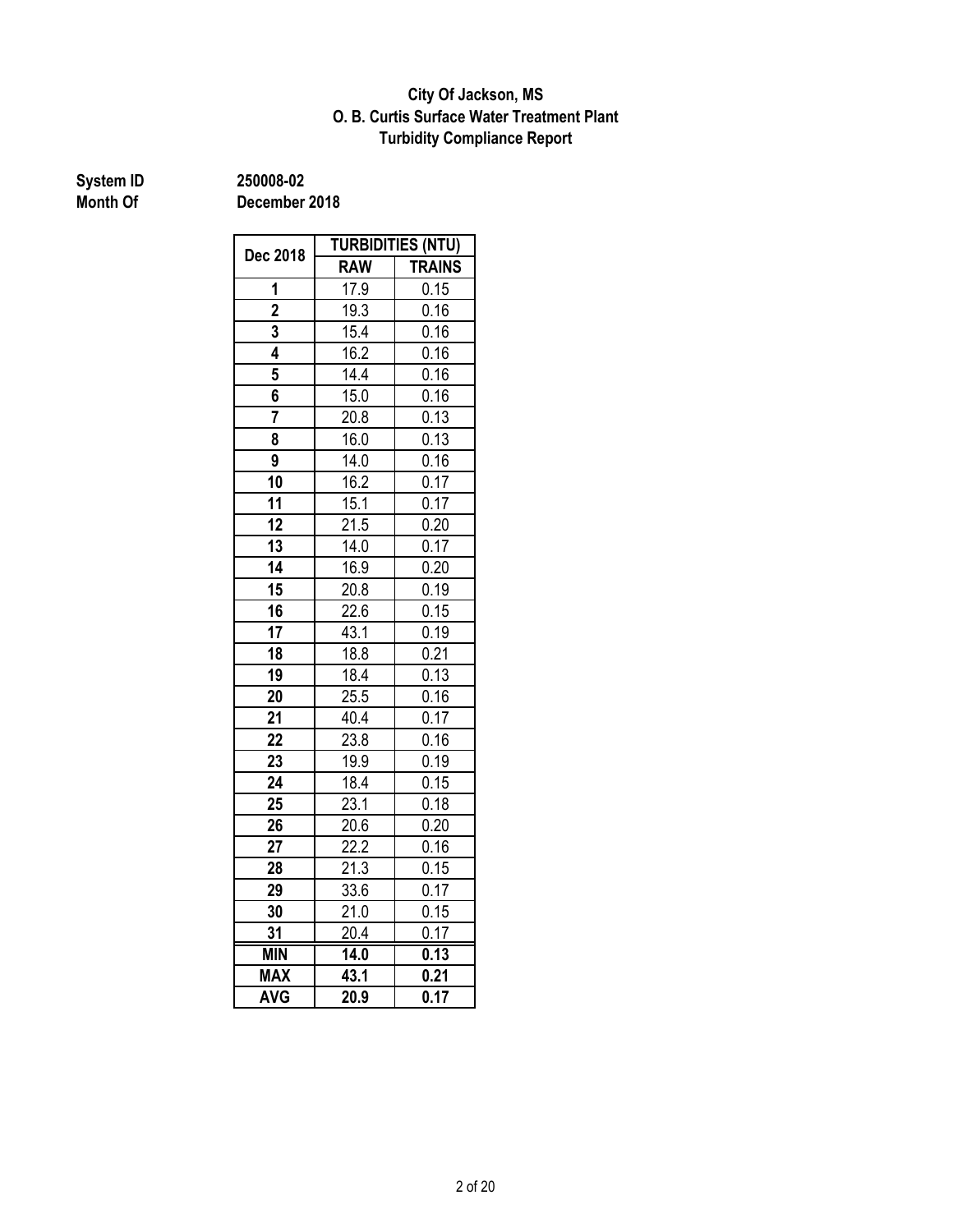### **City Of Jackson, MS O. B. Curtis Surface Water Treatment Plant Turbidity Compliance**

# **System ID** 250008-02<br> **Month Of** December

**Month Of December 2018**

| Dec 2018       | <b>TIME</b> |         |         |          |         |         |  |  |  |  |
|----------------|-------------|---------|---------|----------|---------|---------|--|--|--|--|
|                | 12:00 AM    | 4:00 AM | 8:00 AM | 12:00 PM | 4:00 PM | 8:00 PM |  |  |  |  |
| 1              | 0.13        | 0.15    | 0.12    | 0.11     | 0.09    | 0.12    |  |  |  |  |
| $\overline{2}$ | 0.15        | 0.09    | 0.15    | 0.15     | 0.16    | 0.15    |  |  |  |  |
| 3              | 0.14        | 0.13    | 0.16    | 0.15     | 0.16    | 0.15    |  |  |  |  |
| 4              | 0.15        | 0.16    | 0.15    | 0.13     | 0.10    | 0.09    |  |  |  |  |
| 5              | 0.16        | 0.16    | 0.10    | 0.16     | 0.16    | 0.16    |  |  |  |  |
| $6\phantom{a}$ | 0.10        | 0.16    | 0.16    | 0.16     | 0.09    | 0.09    |  |  |  |  |
| $\overline{7}$ | 0.10        | 0.13    | 0.08    | 0.08     | 0.11    | 0.13    |  |  |  |  |
| 8              | 0.13        | 0.10    | 0.09    | 0.10     | 0.12    | 0.12    |  |  |  |  |
| 9              | 0.16        | 0.16    | 0.16    | 0.16     | 0.16    | 0.16    |  |  |  |  |
| 10             | 0.16        | 0.16    | 0.17    | 0.16     | 0.16    | 0.16    |  |  |  |  |
| 11             | 0.17        | 0.16    | 0.16    | 0.16     | 0.16    | 0.16    |  |  |  |  |
| 12             | 0.11        | 0.16    | 0.16    | 0.17     | 0.16    | 0.20    |  |  |  |  |
| 13             | 0.11        | 0.17    | 0.11    | 0.17     | 0.17    | 0.17    |  |  |  |  |
| 14             | 0.10        | 0.17    | 0.17    | 0.17     | 0.18    | 0.20    |  |  |  |  |
| 15             | 0.08        | 0.18    | 0.19    | 0.19     | 0.18    | 0.19    |  |  |  |  |
| 16             | 0.09        | 0.08    | 0.14    | 0.14     | 0.15    | 0.13    |  |  |  |  |
| 17             | 0.12        | 0.13    | 0.17    | 0.17     | 0.19    | 0.09    |  |  |  |  |
| 18             | 0.09        | 0.11    | 0.14    | 0.09     | 0.10    | 0.21    |  |  |  |  |
| 19             | 0.10        | 0.11    | 0.12    | 0.13     | 0.12    | 0.12    |  |  |  |  |
| 20             | 0.12        | 0.15    | 0.16    | 0.12     | 0.12    | 0.09    |  |  |  |  |
| 21             | 0.15        | 0.11    | 0.17    | 0.12     | 0.15    | 0.14    |  |  |  |  |
| 22             | 0.15        | 0.16    | 0.15    | 0.09     | 0.13    | 0.13    |  |  |  |  |
| 23             | 0.19        | 0.18    | 0.18    | 0.12     | 0.14    | 0.15    |  |  |  |  |
| 24             | 0.14        | 0.15    | 0.11    | 0.13     | 0.14    | 0.14    |  |  |  |  |
| 25             | 0.12        | 0.12    | 0.17    | 0.12     | 0.15    | 0.18    |  |  |  |  |
| 26             | 0.13        | 0.14    | 0.14    | 0.20     | 0.20    | 0.19    |  |  |  |  |
| 27             | 0.10        | 0.16    | 0.14    | 0.13     | 0.16    | 0.09    |  |  |  |  |
| 28             | 0.14        | 0.15    | 0.10    | 0.10     | 0.10    | 0.13    |  |  |  |  |
| 29             | 0.10        | 0.16    | 0.17    | 0.13     | 0.12    | 0.11    |  |  |  |  |
| 30             | 0.13        | 0.12    | 0.15    | 0.13     | 0.14    | 0.13    |  |  |  |  |
| 31             | 0.13        | 0.14    | 0.17    | 0.12     | 0.14    | 0.12    |  |  |  |  |
| <b>MIN</b>     | 0.08        | 0.08    | 0.08    | 0.08     | 0.09    | 0.09    |  |  |  |  |
| <b>MAX</b>     | 0.19        | 0.18    | 0.19    | 0.20     | 0.20    | 0.21    |  |  |  |  |
| <b>AVG</b>     | 0.13        | 0.14    | 0.15    | 0.14     | 0.14    | 0.14    |  |  |  |  |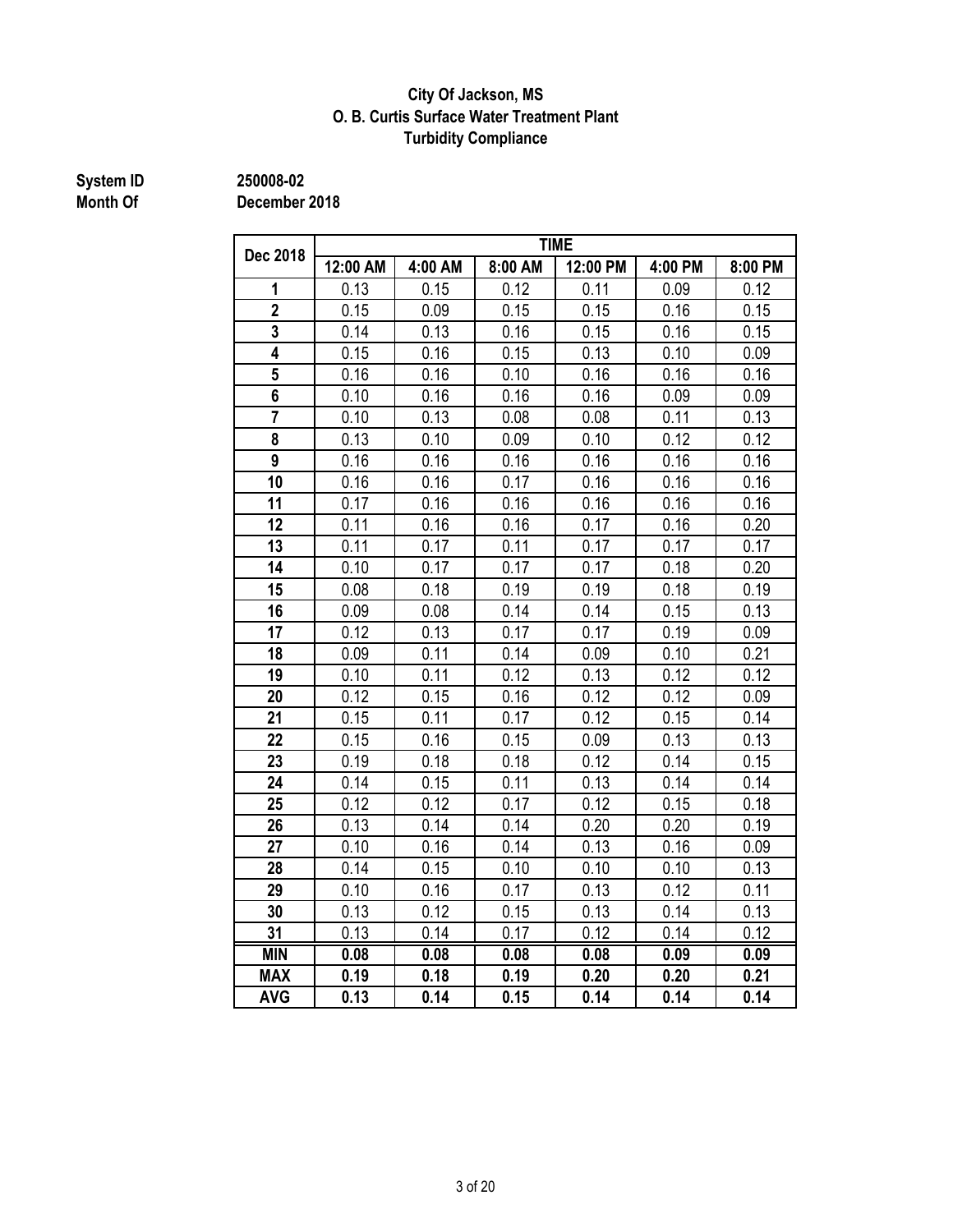### **City Of Jackson, MS O. B. Curtis Surface Water Treatment Plant Disinfectant Compliance**

# **System ID** 250008-02<br> **Month Of** December

**Month Of December 2018**

| Dec 2018       | <b>TIME</b>      |                  |         |                  |         |                  |  |  |  |  |
|----------------|------------------|------------------|---------|------------------|---------|------------------|--|--|--|--|
|                | 12:00 AM         | 4:00 AM          | 8:00 AM | 12:00 PM         | 4:00 PM | 8:00 PM          |  |  |  |  |
| 1              | 3.1              | 2.7              | 2.5     | 2.3              | 2.7     | 2.7              |  |  |  |  |
| $\overline{2}$ | 3.0              | 2.9              | 3.1     | 3.0              | 2.9     | 3.0              |  |  |  |  |
| $\overline{3}$ | 3.0              | 3.0              | 3.1     | 3.0              | 3.1     | 3.2              |  |  |  |  |
| 4              | 3.2              | 3.0              | 3.1     | 3.0              | 3.1     | 3.2              |  |  |  |  |
| 5              | 3.1              | 3.23.1           | 3.0     | 2.9              | 3.0     | 3.0              |  |  |  |  |
| 6              | 3.0              | 2.8              | 2.7     | 2.9              | 2.8     | 2.8              |  |  |  |  |
|                | 2.8              | 2.9              | 3.0     | 2.9              | 2.8     | 2.9              |  |  |  |  |
| 8              | 2.8              | 2.7              | 2.6     | 2.5              | 2.6     | 2.7              |  |  |  |  |
| 9              | 2.7              | 2.7              | 2.6     | 2.6              | 2.6     | 2.9              |  |  |  |  |
| 10             | 2.8              | 2.8              | 2.7     | 2.8              | 3.1     | 3.0              |  |  |  |  |
| 11             | 2.9              | 2.9              | 2.8     | 2.8              | 2.9     | 2.9              |  |  |  |  |
| 12             | 2.8              | 2.7              | 2.7     | 2.8              | 2.7     | 2.7              |  |  |  |  |
| 13             | 2.0              | 2.3              | 2.0     | 2.8              | 2.7     | 3.1              |  |  |  |  |
| 14             | 2.8              | 2.8              | 2.7     | 2.6              | 2.6     | 2.4              |  |  |  |  |
| 15             | 2.4              | 2.5              | 2.6     | 2.6              | 2.4     | 2.4              |  |  |  |  |
| 16             | 2.0              | 2.3              | 2.1     | 2.2              | 2.1     | 2.3              |  |  |  |  |
| 17             | 2.3              | 2.1              | 2.1     | 2.1              | 2.4     | 2.7              |  |  |  |  |
| 18             | 2.1              | 2.1              | 2.1     | 2.4              | 2.2     | 2.3              |  |  |  |  |
| 19             | 2.4              | 2.5              | 2.5     | 2.5              | 2.4     | $\overline{2.4}$ |  |  |  |  |
| 20             | 2.4              | 2.3              | 2.9     | 2.8              | 2.8     | 2.2              |  |  |  |  |
| 21             | 2.2              | 2.3              | 2.3     | 2.2              | 2.1     | 2.2              |  |  |  |  |
| 22             | 2.4              | 2.1              | 3.2     | 3.3              | 3.0     | 2.9              |  |  |  |  |
| 23             | 2.1              | 2.2              | 2.3     | 2.6              | 2.4     | 2.4              |  |  |  |  |
| 24             | 2.6              | 2.6              | 2.6     | 2.9              | 2.6     | 2.5              |  |  |  |  |
| 25             | 2.5              | 2.4              | 2.6     | 3.1              | 3.0     | 2.4              |  |  |  |  |
| 26             | 2.2              | 2.3              | 2.2     | 2.5              | 3.4     | 3.5              |  |  |  |  |
| 27             | 2.3              | 2.5              | 2.6     | 3.6              | 2.6     | 2.4              |  |  |  |  |
| 28             | 2.4              | 2.3              | 2.3     | 2.2              | 2.0     | 2.0              |  |  |  |  |
| 29             | 2.0              | 2.1              | 2.0     | 2.0              | 2.1     | 2.2              |  |  |  |  |
| 30             | 2.3              | 2.4              | 2.5     | $2.6\,$          | 2.5     | 2.4              |  |  |  |  |
| 31             | 2.4              | 3.4              | 2.6     | 2.6              | 2.4     | 2.4              |  |  |  |  |
| <b>MIN</b>     | $\overline{2.0}$ | $\overline{2.1}$ | 2.0     | $\overline{2.0}$ | 2.0     | $\overline{2.0}$ |  |  |  |  |
| <b>MAX</b>     | 3.2              | 3.4              | 3.2     | 3.6              | 3.4     | 3.5              |  |  |  |  |
| <b>AVG</b>     | 2.5              | 2.6              | 2.6     | 2.7              | 2.6     | 2.6              |  |  |  |  |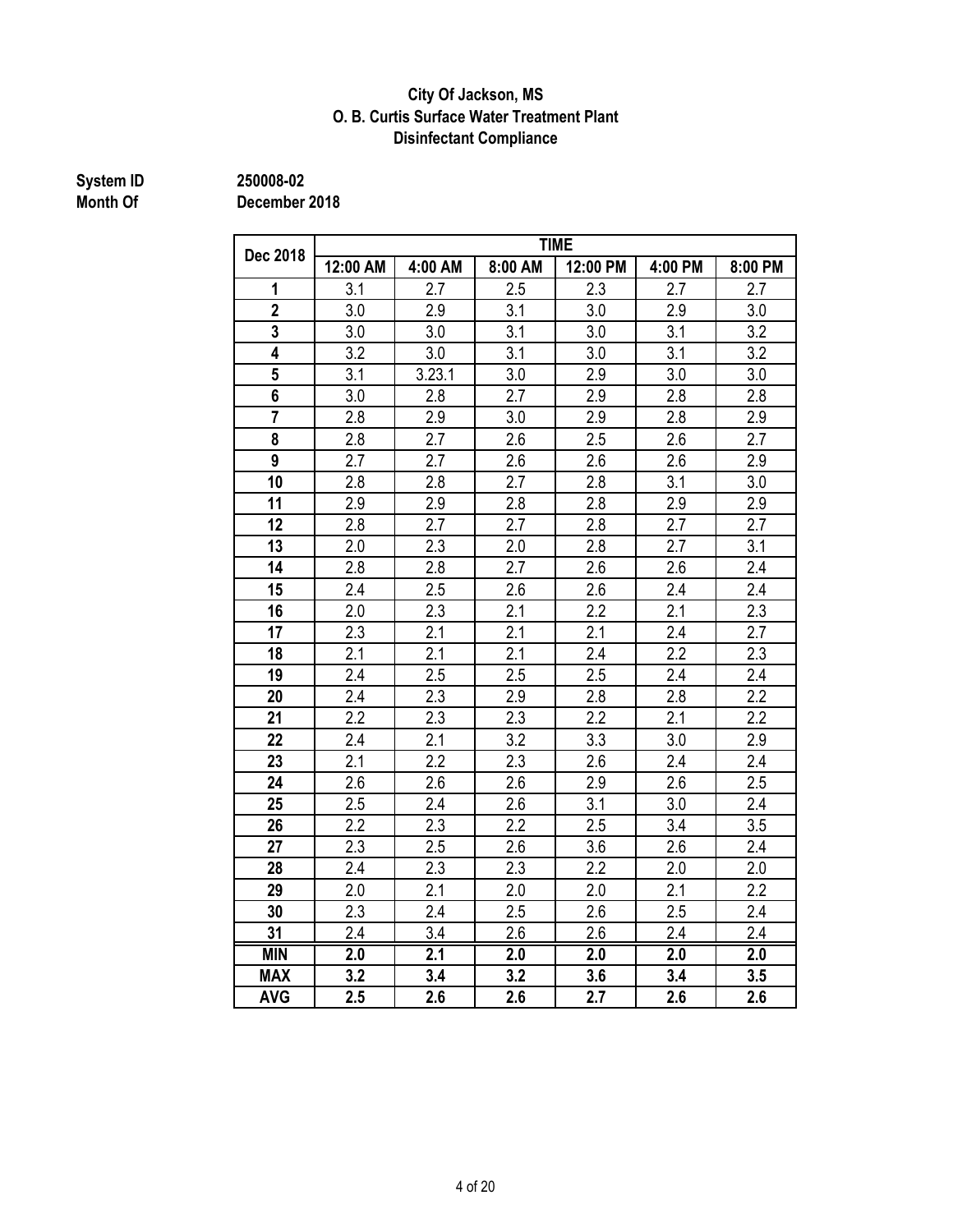# 5 of 20

#### **CITY OF JACKSON J. H. Fewell Water Treament Plant Monthly Report**

### **System ID 250008-01 Month of December 2018**

1. Total number of turbidity measurements taken during the month.

2. Percentage of turbidity that were equal to or less than the turbidity limit of 0.3 NTU. 97.9%

3. Number of filters that exceeded 0.5 NTU in 2 consecutive readings taken 15 min. apart after first four hours of operation.

4. Number of filters that exceeded 1.0 NTU in 2 consecutive readings taken 15 min. apart in 3 consecutive months.

5. Lowest daily disinfectant concentration entering the distribution system in mg/l.

| 6. Date and duration of each period the disinfectant fell below 0.2 mg/l for more than an hour while |  |
|------------------------------------------------------------------------------------------------------|--|
| entering the distribution system.                                                                    |  |

7. Total number of disinfectant residual measured in the distribution system where total coliform samples were collected.

8. Number of instances where disinfectant was not measured in the distribution system where total coliform samples were collected.

9. Number of instances where disinfectant was measured in the distributed system but not detected. NONE

|        | $\cdot$ |    | . .      |    |        | $\sim$ |     |    |           |
|--------|---------|----|----------|----|--------|--------|-----|----|-----------|
|        | 2.8     |    | 2.9      | 13 | 2.4    | 19     |     | 25 | າ 1<br>U. |
| ŋ<br>۷ | 2.8     |    | C.<br>z. | 14 | 2.5    | 20     | J.I | 26 | ۷.۱       |
| 3      | 2.3     | 9  | 2.6      | 15 | 2.6    | 21     | 2.8 | 27 | 3.0       |
| 4      | 2.9     | 10 | 1.9      | 16 | ົ<br>i | 22     | 2.2 | 28 | 3.1       |
| 5      | 3.0     |    | 3.0      | 17 | 2.6    | 23     | 2.9 | 29 | 2.8       |
| ĥ      | ን ባ     | 12 | クマ       | 18 | ົ      | 24     |     | 30 |           |

|                | $\sim$ |    | $\sim$       | $\sim$ | <u>.</u>                          | $\cdot$ | $\sim$       | ∼∽ | ◡.              |
|----------------|--------|----|--------------|--------|-----------------------------------|---------|--------------|----|-----------------|
| n.<br><u>.</u> | 2.8    |    | ົ<br><u></u> | 14     | つに<br>ں.ء                         | 20      | $\sim$       | 26 |                 |
| n<br>ບ         | 2.3    | O  | 2.6          | 15     | 2.6                               | 21      | 2.8          | 27 | ົ               |
| 4              | 2.9    | 10 | 1.9          | 16     | $\overline{\phantom{a}}$<br>ا . ۵ | 22      | n n          | 28 | $\sim$<br>v. 1  |
| 5              | 3.0    | 44 | 3.0          | 17     | 2.6                               | 23      | 2.9          | 29 | ററ<br>Z.U       |
| 6              | 2.9    | 12 | 2.3          | 18     | $\sim$ $\lambda$                  | 24      | $\sim$<br>v. | 30 | $\sim$<br>ت ـ   |
|                |        |    |              |        |                                   |         |              | ົ  | $\Omega$<br>_.u |





126



NONE

NONE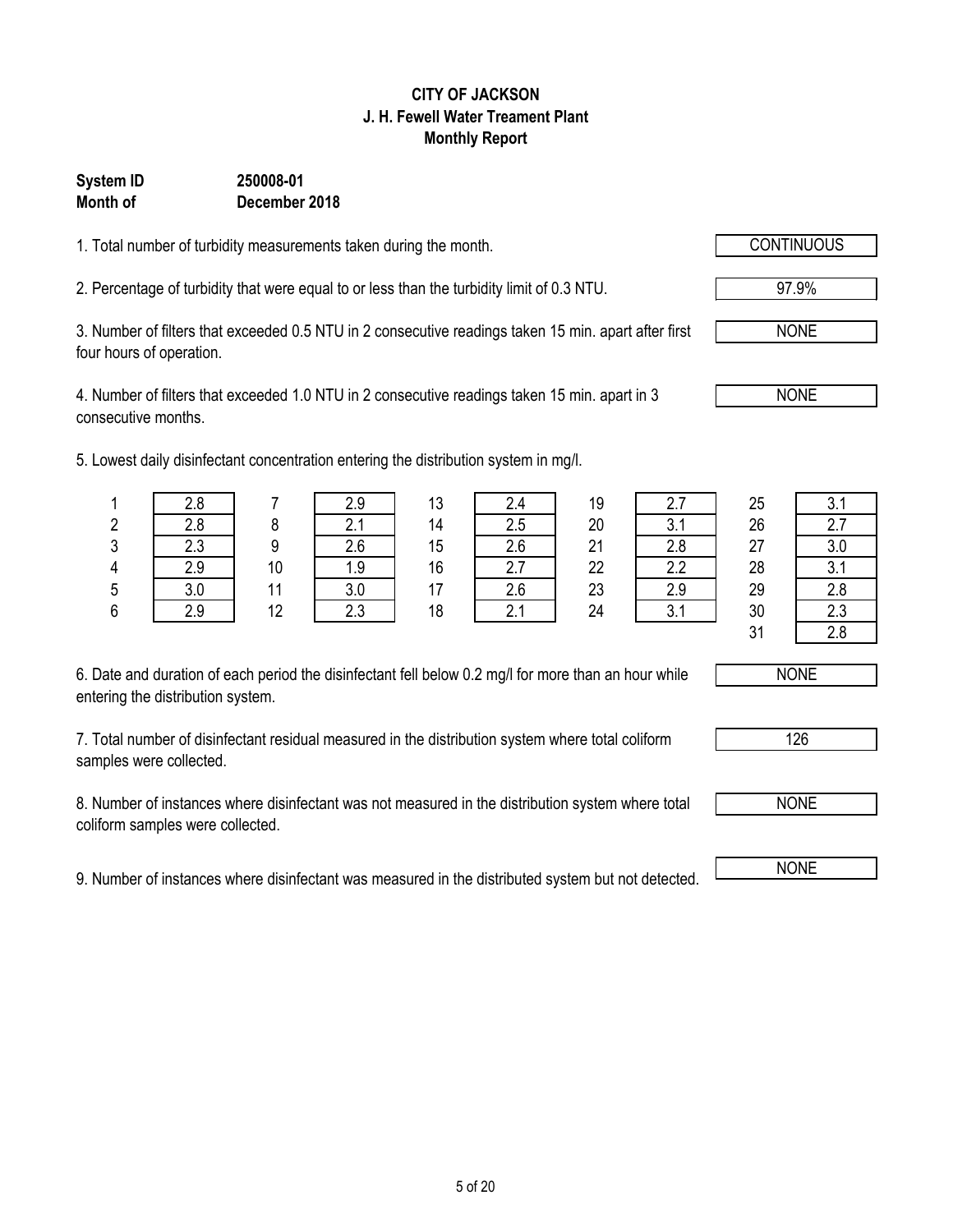### **City of Jackson, MS J. H. Fewell Surface Water Treament Plant Turbidity Compliance Report**

**System ID 250008-01**

**MONTH December 2018**

| Dec 2018       | <b>TURBIDITIES (NTU)</b> |                |               |                   |  |  |  |
|----------------|--------------------------|----------------|---------------|-------------------|--|--|--|
|                | <b>RAW</b>               | <b>SETTLED</b> | <b>FILTER</b> | <b>HS#1</b>       |  |  |  |
| 1              | 12.4                     | 0.40           | 0.16          | 0.14              |  |  |  |
| $\overline{2}$ | 19.2                     | 0.52           | 0.06          | 0.12              |  |  |  |
| 3              | 17.5                     | 0.93           | 0.09          | 0.13              |  |  |  |
| 4              | 15.2                     | 0.56           | 0.15          | 0.19              |  |  |  |
| 5              | 90.0                     | 0.35           | 0.14          | 0.13              |  |  |  |
| 6              | 15.4                     | 0.59           | 0.15          | 0.14              |  |  |  |
|                | 13.7                     | 0.36           | 0.13          | 0.11              |  |  |  |
| 8              | 45.7                     | 0.34           | 0.06          | 0.12              |  |  |  |
| 9              | 32.1                     | 0.27           | 0.06          | 0.20              |  |  |  |
| 10             | 90.0                     | 0.84           | 0.05          | 0.12              |  |  |  |
| 11             | 26.2                     | 0.37           | 0.12          | 0.10              |  |  |  |
| 12             | 90.0                     | 0.26           | 0.05          | 0.13              |  |  |  |
| 13             | 20.3                     | 0.31           | 0.18          | 0.20              |  |  |  |
| 14             | 90.0                     | 0.48           | 0.15          | 0.22              |  |  |  |
| 15             | 30.8                     | 0.44           | 0.14          | 0.18              |  |  |  |
| 16             | 24.0                     | 0.43           | 0.15          | 0.29              |  |  |  |
| 17             | 66.8                     | 0.73           | 0.10          | 0.26              |  |  |  |
| 18             | 33.3                     | 0.48           | 0.07          | 0.23              |  |  |  |
| 19             | 57.5                     | 0.49           | 0.07          | $0.\overline{33}$ |  |  |  |
| 20             | 24.7                     | 0.46           | 0.14          | 0.24              |  |  |  |
| 21             | 79.0                     | 0.35           | 0.13          | 0.34              |  |  |  |
| 22             | 30.3                     | 1.12           | 0.19          | 0.36              |  |  |  |
| 23             | 24.6                     | 0.64           | 0.16          | 0.27              |  |  |  |
| 24             | 23.6                     | 0.96           | 0.12          | 0.17              |  |  |  |
| 25             | 22.6                     | 0.74           | 0.15          | 0.22              |  |  |  |
| 26             | 90.0                     | 0.56           | 0.10          | 0.22              |  |  |  |
| 27             | 90.0                     | 0.52           | 0.17          | 0.29              |  |  |  |
| 28             | 88.2                     | 0.46           | 0.09          | 0.28              |  |  |  |
| 29             | 39.2                     | 0.60           | 0.13          | 0.30              |  |  |  |
| 30             | 43.8                     | 0.60           | 0.16          | 0.20              |  |  |  |
| 31             | 41.9                     | 1.03           | 0.17          | 0.20              |  |  |  |
| <b>MIN</b>     | 12.40                    | 0.26           | 0.05          | 0.10              |  |  |  |
| <b>MAX</b>     | 90.0                     | 1.12           | 0.19          | 0.36              |  |  |  |
| <b>AVG</b>     | 44.8                     | 0.55           | 0.12          | 0.17              |  |  |  |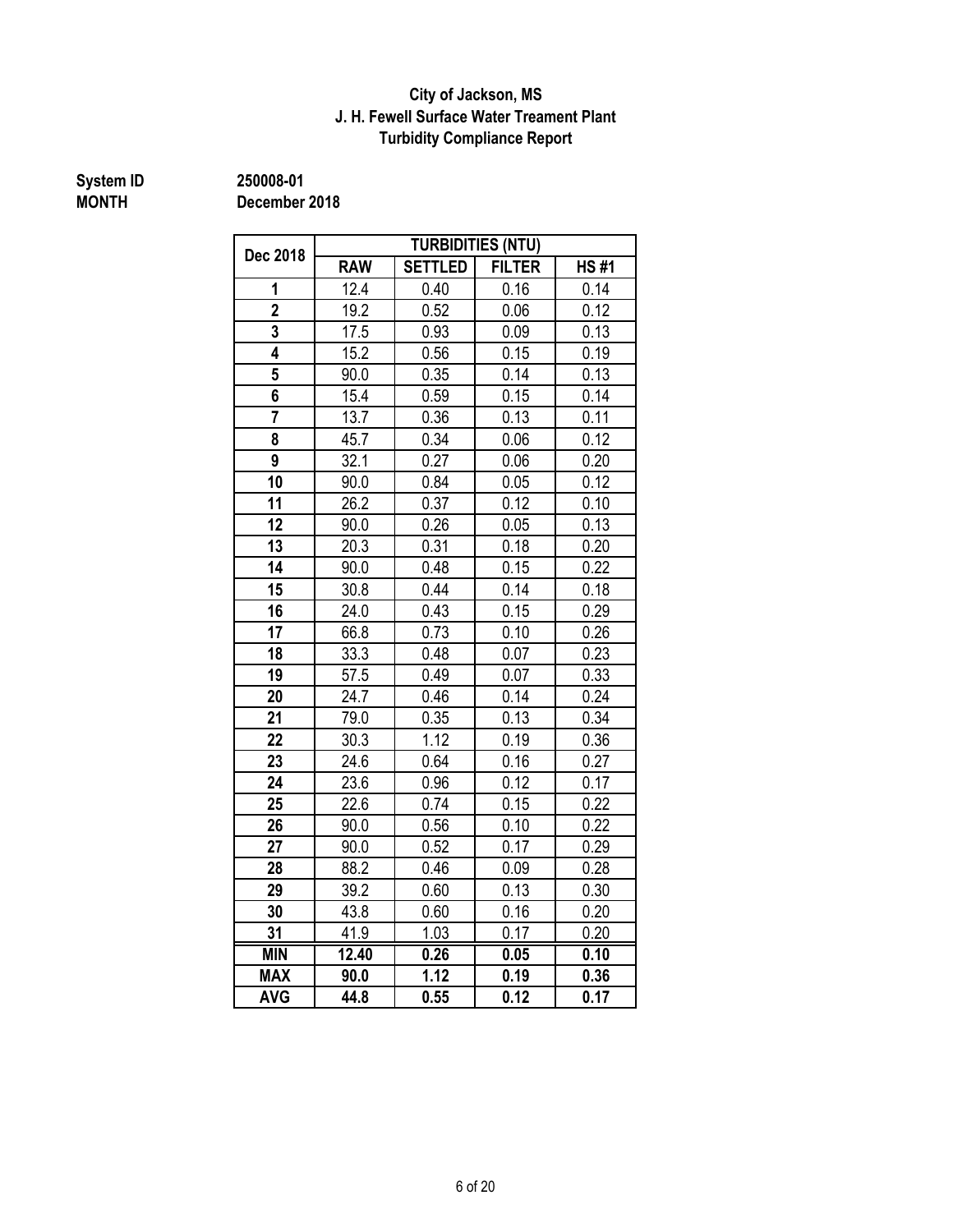#### **J. H. Fewell Surface Water Treament Plant Turbidity Compliance City of Jackson, MS**

# **MONTH December 2018**

**System ID 250008-01**

**12:00 AM 4:00 AM 8:00 AM 12:00 PM 4:00 PM 8:00 PM** | 0.10 | 0.10 | 0.14 | 0.11 | 0.10 | 0.10 | 0.11 | 0.10 | 0.10 | 0.11 | 0.11 | 0.12 0.13 0.12 0.12 0.11 0.10 0.10 | 0.10 | 0.11 | 0.19 | 0.11 | 0.10 | 0.10 0.10 0.11 0.12 0.13 0.13 0.13 0.14 0.13 0.12 0.12 0.12 0.12 0.12 0.11 0.11 0.11 0.11 0.11 0.10 0.10 0.10 0.11 0.11 0.11 0.11 0.12 0.13 0.14 0.20 0.18 0.16 0.13 0.12 0.11 0.11 0.11 0.11 0.11 0.11 0.10 0.09 0.09 0.09 0.09 0.09 0.11 0.10 0.12 0.13 0.13 0.13 0.14 0.15 0.18 0.20 0.20 0.19 0.21 0.22 0.22 0.18 0.14 0.13 0.16 0.18 0.17 0.16 0.13 0.13 0.12 0.15 0.29 0.29 0.17 0.20 0.20 0.25 0.26 0.21 0.19 0.18 0.22 0.23 0.23 0.22 0.18 0.18 0.21 0.31 0.33 0.23 0.18 0.20 0.23 0.24 0.23 0.19 0.20 0.21 0.21 0.28 0.28 0.23 0.34 0.34 0.34 0.35 0.36 0.28 0.23 0.23 0.24 0.21 0.21 0.24 0.27 0.22 | 0.17 | 0.16 | 0.16 | 0.15 | 0.15 | 0.15 0.17 0.20 0.22 0.19 0.19 0.22 0.22 0.22 0.22 0.21 0.19 0.18 0.18 0.19 0.27 0.29 0.28 0.28 | 0.28 | 0.28 | 0.20 | 0.19 | 0.19 | 0.16 | 0.21 | 0.30 | 0.19 | 0.23 | 0.19 | 0.13 0.12 0.14 0.20 0.18 0.14 0.15 0.13 0.19 0.19 0.17 0.18 0.20 **MIN 0.10 0.09 0.09 0.09 0.09 0.09 MAX 0.34 0.35 0.36 0.29 0.34 0.34 AVG 0.16 0.18 0.19 0.18 0.16 0.16 Dec 2018 TIME**

Higher finished turbidities due to posttreatment lime addition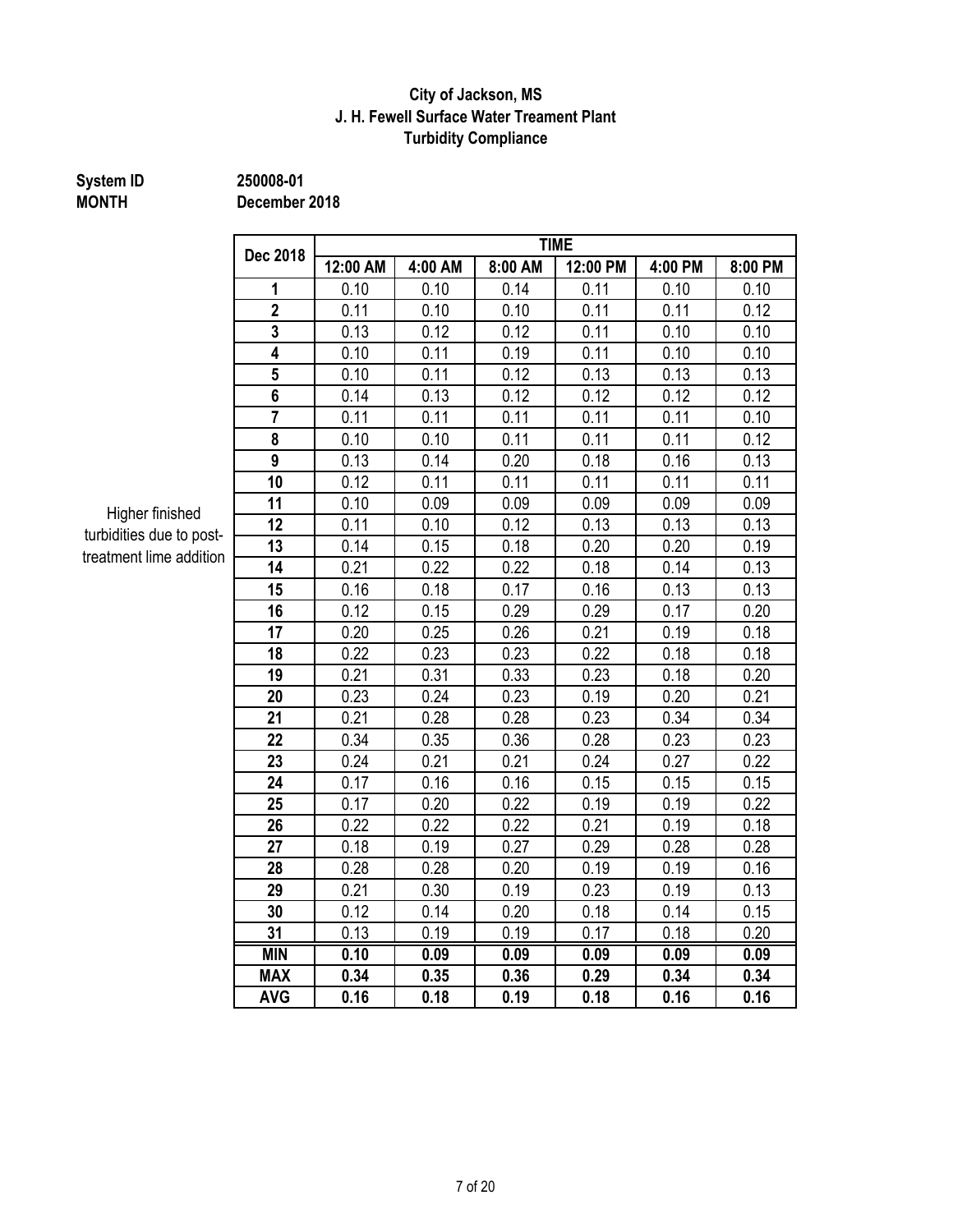### **J. H. Fewell Surface Water Treatment Plant City Of Jackson, MS Disinfectant Compliance**

# **System ID** 250008-01<br>MONTH December

**MONTH December 2018**

| Dec 2018       | <b>TIME</b> |                  |         |          |         |                  |  |  |  |  |
|----------------|-------------|------------------|---------|----------|---------|------------------|--|--|--|--|
|                | 12:00 AM    | 4:00 AM          | 8:00 AM | 12:00 PM | 4:00 PM | 8:00 PM          |  |  |  |  |
| 1              | 3.2         | 3.3              | 3.3     | 2.9      | 2.8     | 2.9              |  |  |  |  |
| $\overline{2}$ | 2.8         | 2.9              | 2.9     | 2.8      | 2.8     | 2.9              |  |  |  |  |
| 3              | 2.9         | 2.9              | 2.3     | 3.1      | 3.0     | 3.0              |  |  |  |  |
| 4              | 3.1         | 3.0              | 3.0     | 2.9      | 3.0     | 3.0              |  |  |  |  |
| 5              | 3.0         | 3.0              | 3.1     | 3.0      | 3.0     | 3.0              |  |  |  |  |
| 6              | 3.0         | 3.0              | 3.1     | 2.9      | 2.9     | 3.1              |  |  |  |  |
| $\overline{7}$ | 3.0         | 3.1              | 2.9     | 3.0      | 3.0     | 3.1              |  |  |  |  |
| 8              | 3.1         | 3.0              | 3.0     | 2.1      | 2.9     | 2.9              |  |  |  |  |
| 9              | 2.9         | 2.9              | 2.8     | 2.6      | 2.7     | 2.8              |  |  |  |  |
| 10             | 2.9         | 2.8              | 1.9     | 3.2      | 3.4     | 3.3              |  |  |  |  |
| 11             | 3.1         | 3.1              | 3.1     | 3.0      | 3.0     | 3.0              |  |  |  |  |
| 12             | 2.7         | 2.6              | 2.6     | 2.3      | 2.3     | 2.4              |  |  |  |  |
| 13             | 2.7         | 2.8              | 2.4     | 2.6      | 2.6     | 2.5              |  |  |  |  |
| 14             | 2.5         | 2.6              | 2.7     | 2.7      | 2.7     | 2.7              |  |  |  |  |
| 15             | 2.6         | 2.7              | 2.6     | 2.7      | 2.7     | 2.7              |  |  |  |  |
| 16             | 2.7         | 2.7              | 2.7     | 2.7      | 2.7     | 2.7              |  |  |  |  |
| 17             | 2.7         | 2.8              | 2.7     | 2.7      | 2.7     | 2.6              |  |  |  |  |
| 18             | 2.6         | 2.6              | 2.7     | 2.6      | 2.1     | 2.7              |  |  |  |  |
| 19             | 2.7         | 2.7              | 2.7     | 3.0      | 3.2     | 3.2              |  |  |  |  |
| 20             | 3.2         | 3.1              | 3.1     | 3.1      | 3.2     | 3.3              |  |  |  |  |
| 21             | 3.3         | 3.2              | 3.1     | 3.1      | 3.0     | 2.8              |  |  |  |  |
| 22             | 2.4         | 2.2              | 2.2     | 2.5      | 2.6     | 2.2              |  |  |  |  |
| 23             | 2.9         | 3.0              | 2.9     | 2.9      | 2.9     | 3.0              |  |  |  |  |
| 24             | 3.1         | 3.1              | 3.1     | 3.1      | 3.1     | 3.1              |  |  |  |  |
| 25             | 3.1         | 3.1              | 3.1     | 3.1      | 3.1     | 3.1              |  |  |  |  |
| 26             | 3.1         | 3.1              | 2.7     | 3.0      | 3.3     | 3.4              |  |  |  |  |
| 27             | 3.3         | 3.3              | 3.1     | 3.0      | 3.1     | 3.4              |  |  |  |  |
| 28             | 3.7         | 4.0              | 3.1     | 3.2      | 3.1     | 3.1              |  |  |  |  |
| 29             | 3.1         | 2.9              | 2.8     | 2.8      | 2.9     | 2.8              |  |  |  |  |
| 30             | 2.9         | 2.9              | 3.1     | 3.0      | 2.5     | 2.3              |  |  |  |  |
| 31             | 2.8         | 3.0              | 3.0     | 2.9      | 2.9     | 3.0              |  |  |  |  |
| <b>MIN</b>     | 2.4         | $\overline{2.2}$ | 1.9     | 2.1      | 2.1     | $\overline{2.2}$ |  |  |  |  |
| <b>MAX</b>     | 3.7         | 4.0              | 3.3     | 3.2      | 3.4     | 3.4              |  |  |  |  |
| <b>AVG</b>     | 2.9         | 2.9              | 2.8     | 2.9      | 2.9     | 2.9              |  |  |  |  |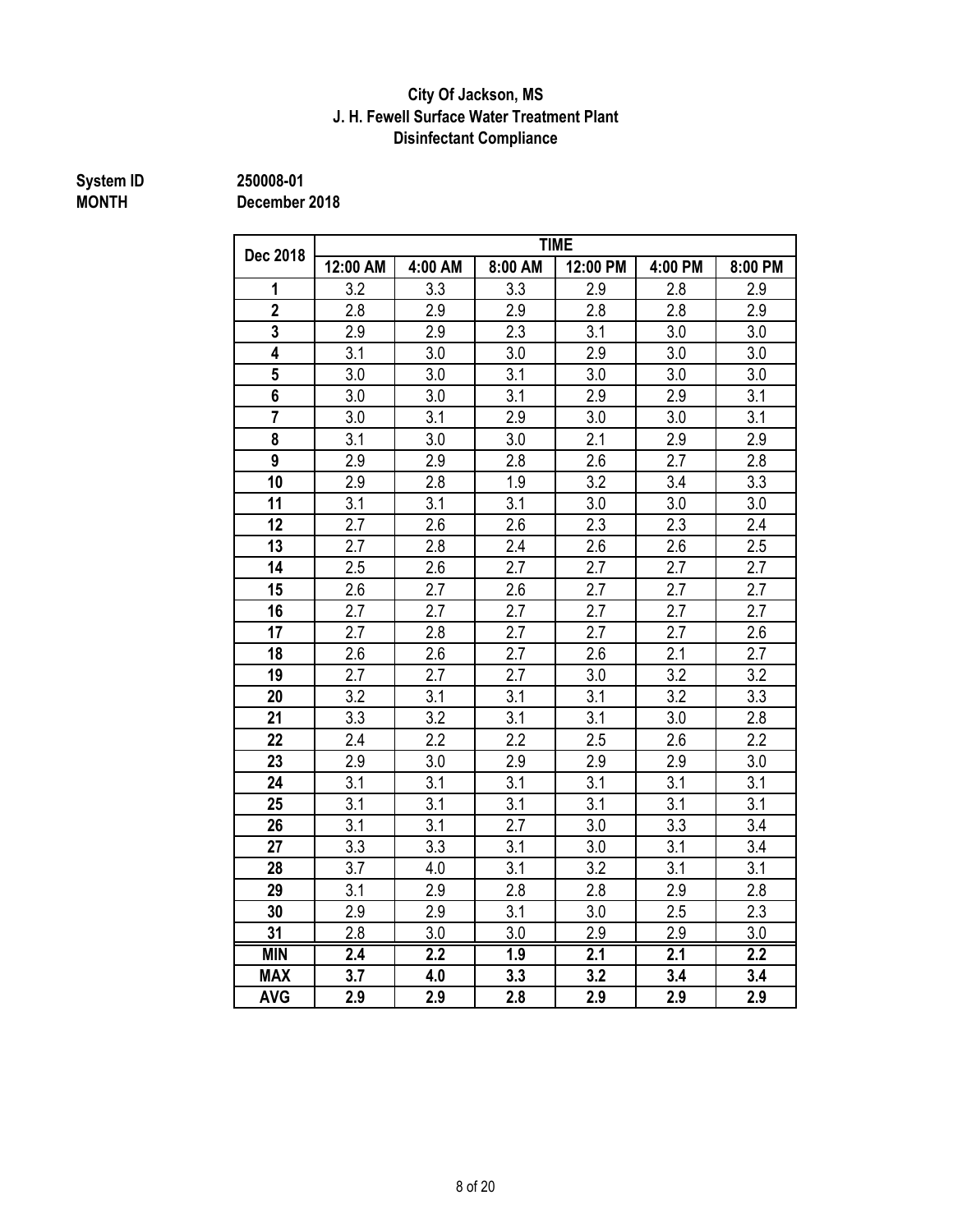## **CITY OF JACKSON DISTRIBUTION SYSTEM DISINFECTANT DATA**

| System ID | 250008          |
|-----------|-----------------|
| .         | <b>B</b> I. 004 |

**Month of December 2018**

|                 | No. of sites,<br>disinfectant residual<br>measured (a) | No. of sites, no<br>disinfectant measured,<br>HPC measured (b) | No. of sites,<br>disinfectant residual<br>not detected, no HPC<br>measured (c) | No. of sites,<br>disinfectant residual<br>not detected. HPC><br>500/ml (d) | No. of sites,<br>disinfectant residual<br>not measured. HPC ><br>500/ml (e) |
|-----------------|--------------------------------------------------------|----------------------------------------------------------------|--------------------------------------------------------------------------------|----------------------------------------------------------------------------|-----------------------------------------------------------------------------|
| <b>DATE</b>     | COL <sub>2</sub>                                       | COL <sub>3</sub>                                               | COL <sub>4</sub>                                                               | COL <sub>5</sub>                                                           | COL 6                                                                       |
| 1               |                                                        |                                                                |                                                                                |                                                                            |                                                                             |
| $\overline{c}$  |                                                        |                                                                |                                                                                |                                                                            |                                                                             |
| $\overline{3}$  |                                                        |                                                                |                                                                                |                                                                            |                                                                             |
| $\overline{4}$  | 57                                                     |                                                                |                                                                                |                                                                            |                                                                             |
| $\overline{5}$  | 37                                                     |                                                                |                                                                                |                                                                            |                                                                             |
| $\overline{6}$  | 32                                                     |                                                                |                                                                                |                                                                            |                                                                             |
| $\overline{7}$  |                                                        |                                                                |                                                                                |                                                                            |                                                                             |
| $\overline{8}$  |                                                        |                                                                |                                                                                |                                                                            |                                                                             |
| $\overline{9}$  |                                                        |                                                                |                                                                                |                                                                            |                                                                             |
| 10              |                                                        |                                                                |                                                                                |                                                                            |                                                                             |
| $\overline{11}$ |                                                        |                                                                |                                                                                |                                                                            |                                                                             |
| 12              |                                                        |                                                                |                                                                                |                                                                            |                                                                             |
| 13              |                                                        |                                                                |                                                                                |                                                                            |                                                                             |
| $\overline{14}$ |                                                        |                                                                |                                                                                |                                                                            |                                                                             |
| $\overline{15}$ |                                                        |                                                                |                                                                                |                                                                            |                                                                             |
| 16              |                                                        |                                                                |                                                                                |                                                                            |                                                                             |
| 17              |                                                        |                                                                |                                                                                |                                                                            |                                                                             |
| $\overline{18}$ |                                                        |                                                                |                                                                                |                                                                            |                                                                             |
| 19              |                                                        |                                                                |                                                                                |                                                                            |                                                                             |
| 20              |                                                        |                                                                |                                                                                |                                                                            |                                                                             |
| 21              |                                                        |                                                                |                                                                                |                                                                            |                                                                             |
| 22              |                                                        |                                                                |                                                                                |                                                                            |                                                                             |
| $\overline{23}$ |                                                        |                                                                |                                                                                |                                                                            |                                                                             |
| $\overline{24}$ |                                                        |                                                                |                                                                                |                                                                            |                                                                             |
| $\overline{25}$ |                                                        |                                                                |                                                                                |                                                                            |                                                                             |
| 26              |                                                        |                                                                |                                                                                |                                                                            |                                                                             |
| 27              |                                                        |                                                                |                                                                                |                                                                            |                                                                             |
| 28              |                                                        |                                                                |                                                                                |                                                                            |                                                                             |
| 29              |                                                        |                                                                |                                                                                |                                                                            |                                                                             |
| 30              |                                                        |                                                                |                                                                                |                                                                            |                                                                             |
| 31              |                                                        |                                                                |                                                                                |                                                                            |                                                                             |
| Total           | 126                                                    | $\overline{0}$                                                 | $\overline{0}$                                                                 | 0                                                                          | $\overline{0}$                                                              |

$$
V = (c+d+e)/(a+b)*100
$$

 $V = 0$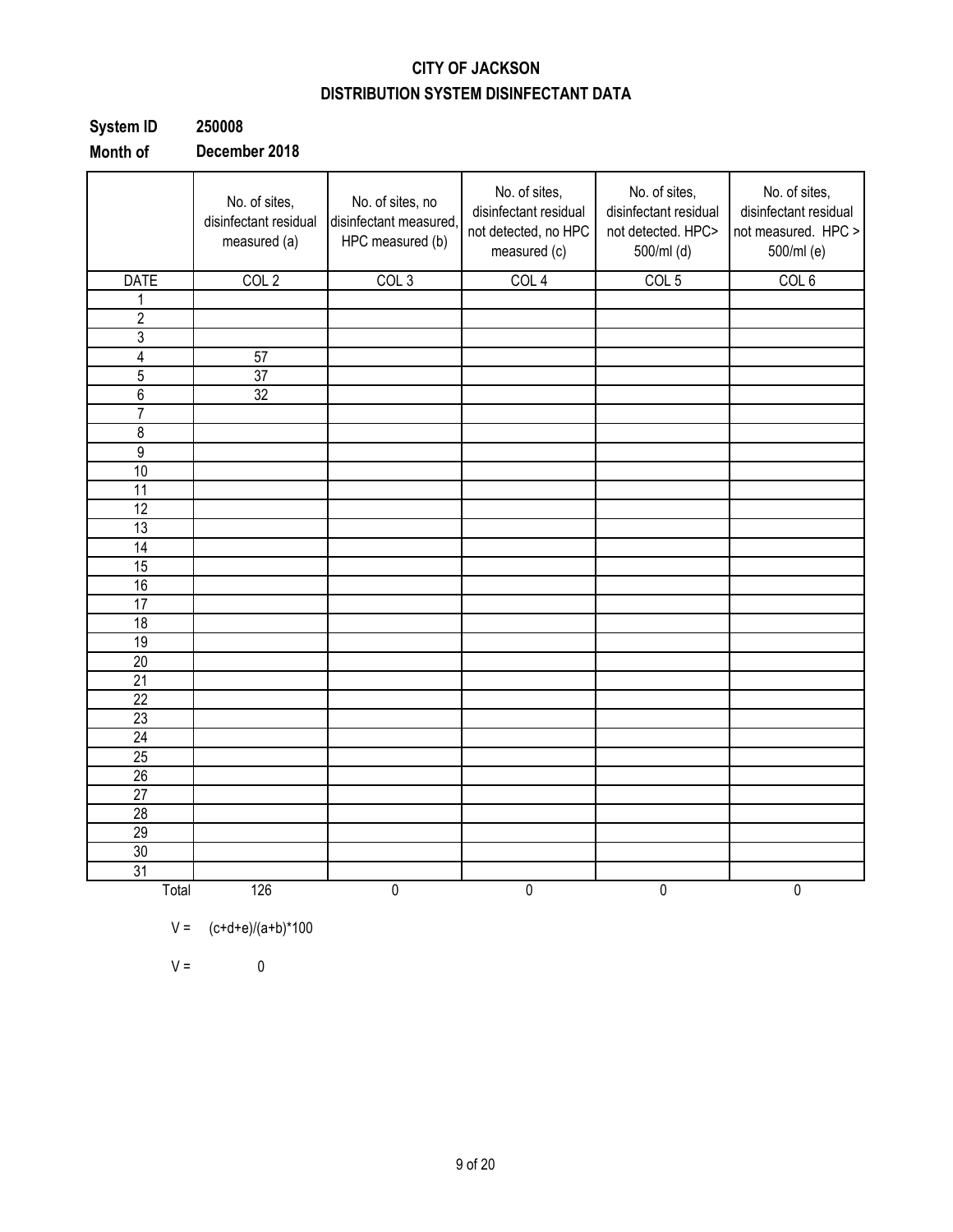## **CITY OF JACKSON CHLORINE DIOXIDE COMPLIANCE**

|                  | <b>SYSTEM ID: 250008-02</b> |                    |                  | <b>SYSTEM ID: 250008-01</b> |             | <b>DISTRIBUT</b> |
|------------------|-----------------------------|--------------------|------------------|-----------------------------|-------------|------------------|
| Dec-18           |                             | <b>O.B. CURTIS</b> |                  | J. H. FEWELL                | <b>DATE</b> | <b>SITE</b>      |
|                  | CIO <sub>2</sub>            | CIO.               | CIO <sub>2</sub> | CIO.                        |             | Olympia          |
|                  |                             |                    |                  |                             |             | <b>Boling St</b> |
| $\mathbf 1$      | <b>OFF</b>                  | <b>OFF</b>         | <b>OFF</b>       | <b>OFF</b>                  |             | John Hopkins     |
| $\mathbf{2}$     | <b>OFF</b>                  | <b>OFF</b>         | <b>OFF</b>       | <b>OFF</b>                  |             |                  |
| 3                | <b>OFF</b>                  | <b>OFF</b>         | <b>OFF</b>       | <b>OFF</b>                  |             |                  |
| $\overline{4}$   | <b>OFF</b>                  | <b>OFF</b>         | <b>OFF</b>       | <b>OFF</b>                  |             |                  |
| $\sqrt{5}$       | <b>OFF</b>                  | <b>OFF</b>         | <b>OFF</b>       | <b>OFF</b>                  |             |                  |
| $\boldsymbol{6}$ | <b>OFF</b>                  | <b>OFF</b>         | <b>OFF</b>       | <b>OFF</b>                  |             |                  |
| $\overline{7}$   | <b>OFF</b>                  | <b>OFF</b>         | <b>OFF</b>       | <b>OFF</b>                  |             |                  |
| 8                | <b>OFF</b>                  | <b>OFF</b>         | <b>OFF</b>       | <b>OFF</b>                  |             |                  |
| $\boldsymbol{9}$ | <b>OFF</b>                  | <b>OFF</b>         | <b>OFF</b>       | <b>OFF</b>                  |             |                  |
| 10               | <b>OFF</b>                  | <b>OFF</b>         | <b>OFF</b>       | <b>OFF</b>                  |             |                  |
| 11               | <b>OFF</b>                  | <b>OFF</b>         | <b>OFF</b>       | <b>OFF</b>                  |             |                  |
| 12               | <b>OFF</b>                  | <b>OFF</b>         | <b>OFF</b>       | <b>OFF</b>                  |             |                  |
| 13               | <b>OFF</b>                  | <b>OFF</b>         | <b>OFF</b>       | <b>OFF</b>                  |             |                  |
| 14               | <b>OFF</b>                  | <b>OFF</b>         | <b>OFF</b>       | <b>OFF</b>                  |             |                  |
| 15               | <b>OFF</b>                  | <b>OFF</b>         | <b>OFF</b>       | <b>OFF</b>                  |             |                  |
| 16               | <b>OFF</b>                  | <b>OFF</b>         | <b>OFF</b>       | <b>OFF</b>                  |             |                  |
| 17               | <b>OFF</b>                  | <b>OFF</b>         | <b>OFF</b>       | <b>OFF</b>                  |             |                  |
| 18               | <b>OFF</b>                  | <b>OFF</b>         | <b>OFF</b>       | <b>OFF</b>                  |             |                  |
| 19               | <b>OFF</b>                  | <b>OFF</b>         | <b>OFF</b>       | <b>OFF</b>                  |             |                  |
| 20               | <b>OFF</b>                  | <b>OFF</b>         | <b>OFF</b>       | <b>OFF</b>                  |             |                  |
| 21               | <b>OFF</b>                  | <b>OFF</b>         | <b>OFF</b>       | <b>OFF</b>                  |             |                  |
| 22               | <b>OFF</b>                  | <b>OFF</b>         | <b>OFF</b>       | <b>OFF</b>                  |             |                  |
| 23               | <b>OFF</b>                  | <b>OFF</b>         | <b>OFF</b>       | <b>OFF</b>                  |             |                  |
| 24               | <b>OFF</b>                  | <b>OFF</b>         | <b>OFF</b>       | <b>OFF</b>                  |             |                  |
| 25               | <b>OFF</b>                  | <b>OFF</b>         | <b>OFF</b>       | <b>OFF</b>                  |             |                  |
| 26               | <b>OFF</b>                  | <b>OFF</b>         | <b>OFF</b>       | <b>OFF</b>                  |             |                  |
| 27               | <b>OFF</b>                  | <b>OFF</b>         | <b>OFF</b>       | <b>OFF</b>                  |             |                  |
| 28               | <b>OFF</b>                  | <b>OFF</b>         | <b>OFF</b>       | <b>OFF</b>                  |             |                  |
| 29               | <b>OFF</b>                  | <b>OFF</b>         | <b>OFF</b>       | <b>OFF</b>                  |             |                  |
| 30               | <b>OFF</b>                  | <b>OFF</b>         | <b>OFF</b>       | <b>OFF</b>                  |             |                  |
| 31               | <b>OFF</b>                  | <b>OFF</b>         | <b>OFF</b>       | <b>OFF</b>                  |             |                  |
|                  |                             |                    |                  |                             |             |                  |

| <b>DISTRIBUTION SITES</b> |                                                     |  |  |  |  |  |  |  |  |  |  |  |
|---------------------------|-----------------------------------------------------|--|--|--|--|--|--|--|--|--|--|--|
| <b>DATE</b>               | CIO <sub>2</sub><br><b>SITE</b><br>CIO <sup>-</sup> |  |  |  |  |  |  |  |  |  |  |  |
|                           | Olympia                                             |  |  |  |  |  |  |  |  |  |  |  |
|                           | <b>Boling St</b>                                    |  |  |  |  |  |  |  |  |  |  |  |
|                           | John Hopkins                                        |  |  |  |  |  |  |  |  |  |  |  |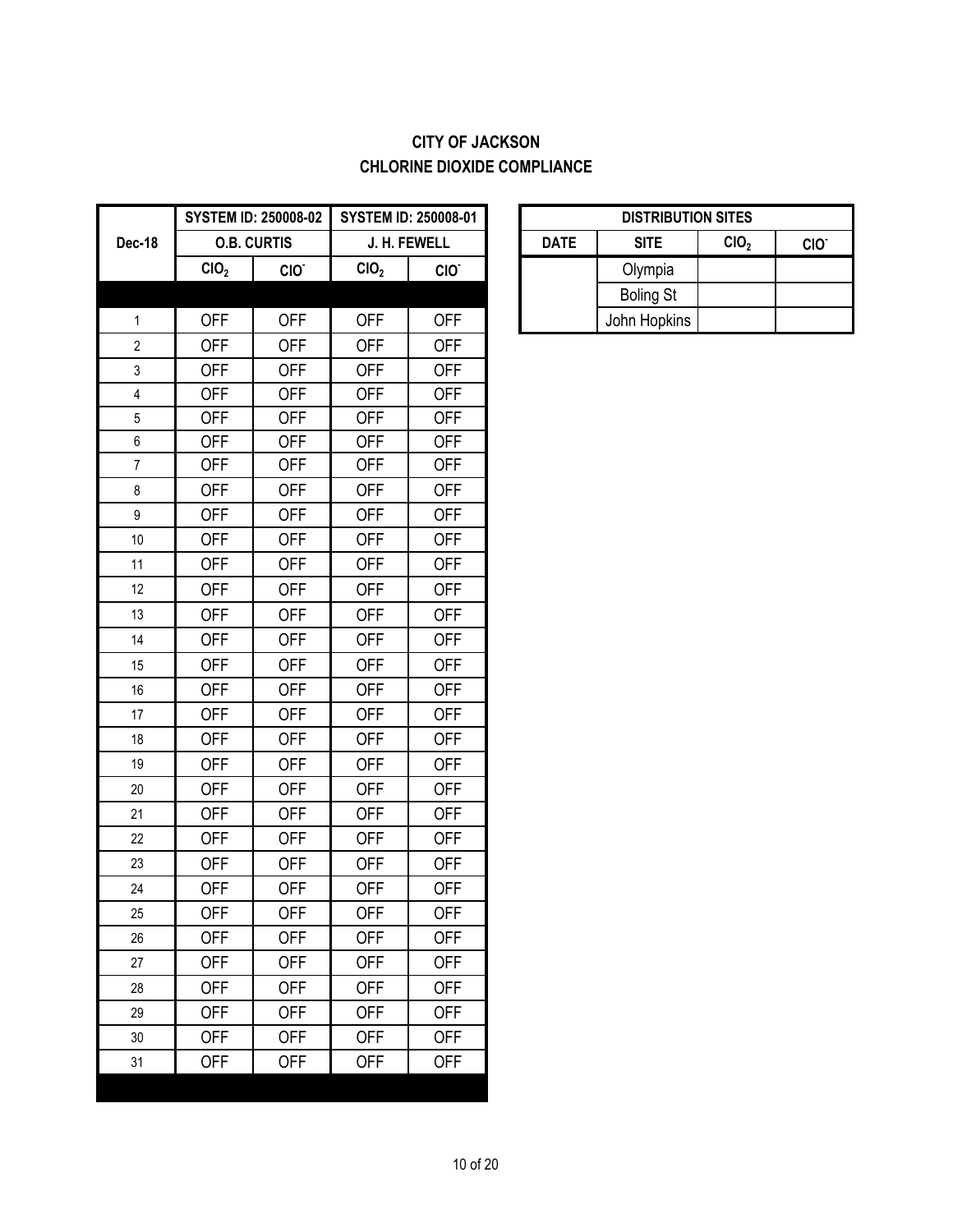|                    | Water                                |                | Source Wate                  |  |  |  |  |  |  |  |  |
|--------------------|--------------------------------------|----------------|------------------------------|--|--|--|--|--|--|--|--|
|                    |                                      |                |                              |  |  |  |  |  |  |  |  |
| >8.0               | 50.0%                                | 40.0%          | 30.0%                        |  |  |  |  |  |  |  |  |
| $>4.0$ to 8.0      | 45.0%                                | 35.0%          | 25.0%                        |  |  |  |  |  |  |  |  |
| $>2.0$ to 4.0      | 35.0%                                | 15.0%<br>25.0% |                              |  |  |  |  |  |  |  |  |
|                    | $>60-120$<br>$0 - 60$<br>>120        |                |                              |  |  |  |  |  |  |  |  |
| Water TOC<br>(ppm) |                                      | as $CaCO3$     |                              |  |  |  |  |  |  |  |  |
| Source             |                                      |                | Source Water Alkalinity, ppm |  |  |  |  |  |  |  |  |
|                    | TOC Table- Required % Removal of TOC |                |                              |  |  |  |  |  |  |  |  |

# **% ACTUAL TOC REMOVED = RAW TOC - FINISHED TOC X 100% RAW TOC**

**TOC REMOVAL RATIO = % ACTUAL TOC REMOVED REQUIRED TOC REMOVAL**

|                |                                           |                                                   | <b>TOC Summary</b>               |                                   | <b>TOC % Removal Summary</b>     |                                       |                             |  |  |
|----------------|-------------------------------------------|---------------------------------------------------|----------------------------------|-----------------------------------|----------------------------------|---------------------------------------|-----------------------------|--|--|
| <b>Date</b>    | Water<br><b>Treatment</b><br><b>Plant</b> | <b>Source Water</b><br><b>Alkalinity</b><br>(ppm) | <b>Source Water</b><br>TOC (ppm) | <b>Treated Water</b><br>TOC (ppm) | <b>Actual TOC</b><br>Removed (%) | <b>Required TOC</b><br>Removal (%)    | <b>TOC Removal</b><br>Ratio |  |  |
|                | OBC HS1                                   | $\overline{12}$                                   | 8.2                              | 3.9                               | 52.4                             | 50.0                                  | 1.05                        |  |  |
| 1/9/2018       | OBC HS2                                   | 12                                                | 8.2                              | 4.1                               | 50.0                             | 50.0                                  | 1.00                        |  |  |
|                | JHF HS1                                   | 26                                                | 8.3                              | 5.2                               | 37.3                             | 50.0                                  | 0.75                        |  |  |
|                | OBC HS1                                   | 13                                                | 6.8                              | 3.1                               | 54.4                             | 50.0                                  | 1.09                        |  |  |
| 1/19/2018      | OBC HS2                                   | 13                                                | 6.8                              | 2.2                               | 67.6                             | 50.0                                  | 1.35                        |  |  |
|                | JHF HS1                                   | 20                                                | 7.2                              | 2.0                               | 72.2                             | 50.0                                  | 1.44                        |  |  |
|                | OBC HS1                                   | 12                                                | 4.2                              | 1.9                               | 54.8                             | 45.0                                  | 1.22                        |  |  |
| 1/31/2018      | OBC HS2                                   | 12                                                | 4.2                              | 1.3                               | 69.0                             | 45.0                                  | 1.53                        |  |  |
|                | JHF HS1                                   | 17                                                | 5.3                              | 1.1                               | 79.2                             | 45.0                                  | 1.76                        |  |  |
|                | OBC HS1                                   | 15                                                | $\overline{7.7}$                 | 1.9                               | 75.3                             | 45.0                                  | 1.67                        |  |  |
| 2/5/2018       | OBC HS2                                   | 15                                                | 7.7                              | 2.7                               | 64.9                             | 45.0                                  | 1.44                        |  |  |
|                | JHF HS1                                   | 16                                                | 9.7                              | 1.4                               | 85.6                             | 50.0                                  | 1.71                        |  |  |
|                | OBC HS1                                   | 15                                                | 8.7                              | 3.7                               | 57.5                             | 50.0                                  | 1.15                        |  |  |
| 2/12/2008      | OBC HS2                                   | 15                                                | 8.7                              | 4.0                               | 54.0                             | 50.0                                  | 1.08                        |  |  |
|                | JHF HS1                                   | 15                                                | 11.5                             | 4.2                               | 63.5                             | 50.0                                  | 1.27                        |  |  |
|                | OBC HS1                                   | 11                                                | 14.4                             | 4.3                               | 70.1                             | 50.0                                  | 1.40                        |  |  |
| 2/21/2018      | OBC HS2                                   | 11                                                | 14.4                             | 5.1                               | 64.6                             | 50.0                                  | 1.29                        |  |  |
|                | JHF HS1                                   | 11                                                | 13.5                             | 5.4                               | 60.0                             | 50.0                                  | 1.20                        |  |  |
|                | OBC HS1                                   | 11                                                | 12.5                             | 4.3                               | 65.6                             | 50.0                                  | 1.31                        |  |  |
| 2/27/2018      | OBC HS2                                   | 11                                                | 12.5                             | 4.8                               | 61.6                             | 50.0                                  | 1.23                        |  |  |
|                | JHF HS1                                   | 11                                                | 12.9                             | 3.9                               | 69.8                             | 50.0                                  | 1.40                        |  |  |
|                | OBC HS1                                   | $\overline{12}$                                   | 6.8                              | 3.9                               | 42.6                             | 45.0                                  | 0.95                        |  |  |
| 3/5/2018       | OBC HS2                                   | 12                                                | 6.8                              | 4.1                               | 39.7                             | 45.0                                  | 0.88                        |  |  |
|                | JHF HS1                                   | 11                                                | 8.1                              | 3.5                               | 56.8                             | 50.0                                  | 1.14                        |  |  |
|                | OBC HS1                                   | $\overline{12}$                                   | 11.7                             | 3.7                               | 68.4                             | 50.0                                  | 1.37                        |  |  |
| 3/14/2018      | OBC HS2                                   | 12                                                | 11.7                             | 4.8                               | 59.0                             | 50.0                                  | 1.18                        |  |  |
|                | JHF HS1                                   | 12                                                | 12.8                             | 3.8                               | 70.3                             | 50.0                                  | 1.41                        |  |  |
|                | OBC HS1                                   | $\overline{13}$                                   | 15.9                             | 6.9                               | 56.6                             | 50.0                                  | 1.13                        |  |  |
| 3/20/2018      | OBC HS2                                   | 13                                                | 15.9                             | 7.4                               | 53.5                             | 50.0                                  | 1.07                        |  |  |
|                | JHF HS1                                   | 12                                                | 13.2                             | 7.0                               | 47.0                             | 50.0                                  | 0.94                        |  |  |
|                | OBC HS1                                   | 10                                                | 11.1                             | 4.3                               | 61.3                             | 50.0                                  | 1.23                        |  |  |
| 3/27/2018      | OBC HS2                                   | 10                                                | 11.1                             | 5.0                               | 55.0                             | 50.0                                  | 1.10                        |  |  |
|                | JHF HS1                                   | 12                                                | 12.3                             | 5.4                               | 56.1                             | 50.0                                  | 1.12                        |  |  |
|                | OBC HS1                                   | 12                                                | 13.0                             | 5.7                               | 56.2                             | 50.0                                  | 1.12                        |  |  |
| 4/3/2018       | OBC HS2                                   | 12                                                | 13.0                             | 4.9                               | 62.3                             | 50.0                                  | 1.25                        |  |  |
|                | JHF HS1                                   | 10                                                | 14.6                             | 4.5                               | 69.2                             | 50.0                                  | 1.38                        |  |  |
| <b>RUNNING</b> | OBC HS1                                   |                                                   |                                  |                                   |                                  |                                       | 1.22                        |  |  |
| <b>ANNUAL</b>  | OBC HS2                                   |                                                   |                                  |                                   |                                  |                                       | 1.20                        |  |  |
| <b>AVERAGE</b> | JHF HS1                                   |                                                   |                                  |                                   |                                  |                                       | 1.29                        |  |  |
|                |                                           |                                                   |                                  |                                   |                                  | TOTAL COMBINED RUNNING ANNUAL AVERAGE | 1.24                        |  |  |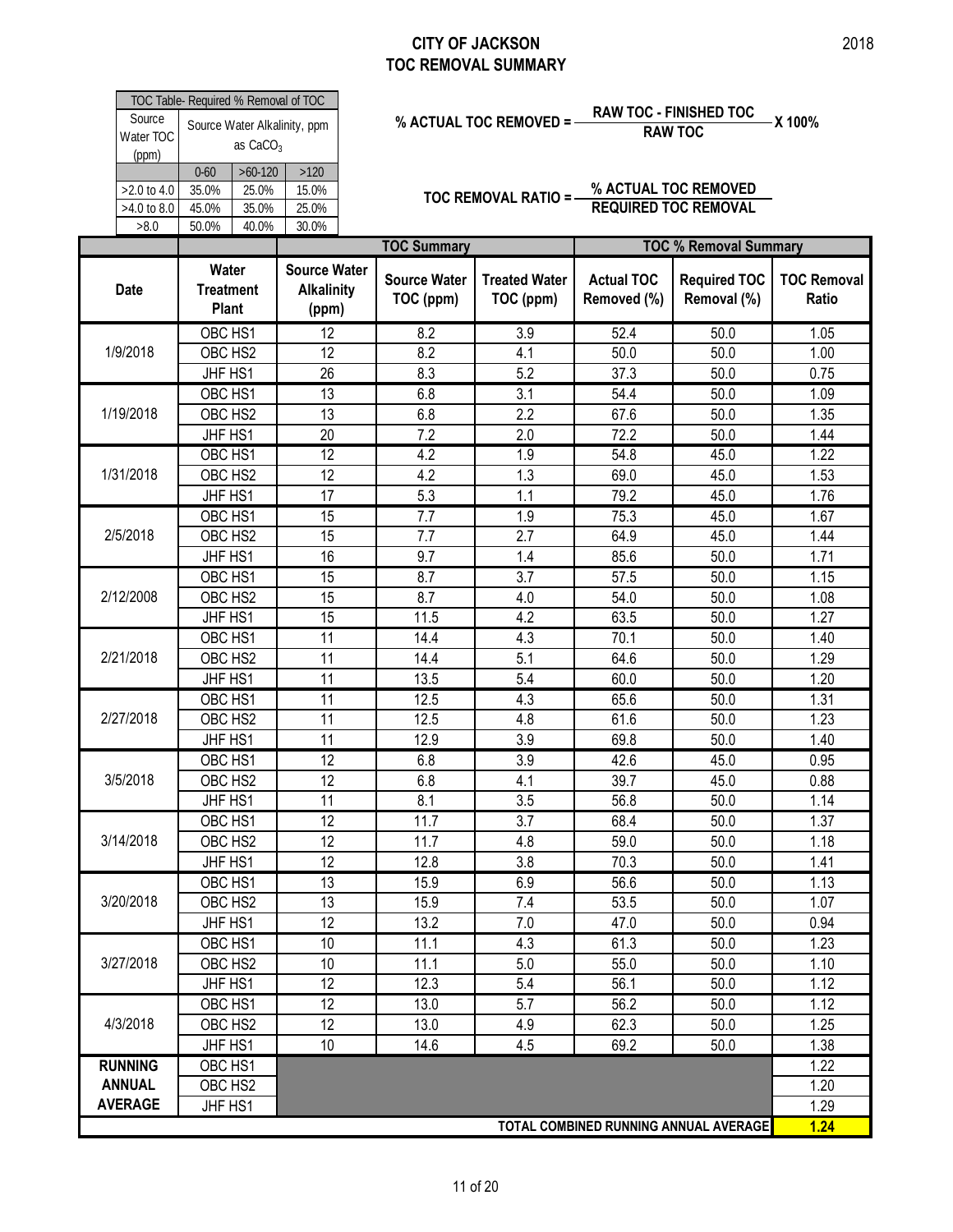| Source                       | TOC Table- Required % Removal of TOC |                             |                                    |                                  | % ACTUAL TOC REMOVED =            |                                  | <b>RAW TOC - FINISHED TOC</b>                       | X 100%                      |
|------------------------------|--------------------------------------|-----------------------------|------------------------------------|----------------------------------|-----------------------------------|----------------------------------|-----------------------------------------------------|-----------------------------|
| Water TOC<br>(ppm)           |                                      | as $CaCO3$                  | Source Water Alkalinity, ppm       |                                  |                                   |                                  | <b>RAW TOC</b>                                      |                             |
| >2.0 to 4.0<br>$>4.0$ to 8.0 | $0 - 60$<br>35.0%<br>45.0%           | $>60-120$<br>25.0%<br>35.0% | >120<br>15.0%<br>25.0%             |                                  | TOC REMOVAL RATIO =-              |                                  | % ACTUAL TOC REMOVED<br><b>REQUIRED TOC REMOVAL</b> |                             |
| >8.0                         | 50.0%                                | 40.0%                       | 30.0%                              | <b>TOC Summary</b>               |                                   |                                  | <b>TOC % Removal Summary</b>                        |                             |
|                              | Water                                |                             | <b>Source Water</b>                |                                  |                                   |                                  |                                                     |                             |
| <b>Date</b>                  | <b>Treatment</b><br><b>Plant</b>     |                             | <b>Alkalinity</b><br>(ppm)         | <b>Source Water</b><br>TOC (ppm) | <b>Treated Water</b><br>TOC (ppm) | <b>Actual TOC</b><br>Removed (%) | <b>Required TOC</b><br>Removal (%)                  | <b>TOC Removal</b><br>Ratio |
|                              | OBC HS1                              |                             | $\overline{12}$                    | 12.5                             | $\overline{3.7}$                  | 70.4                             | 50.0                                                | 1.41                        |
| 4/9/2018                     | OBC HS2                              |                             | 12                                 | 12.5                             | 3.9                               | 68.8                             | 50.0                                                | 1.38                        |
|                              | JHF HS1                              |                             | 10                                 | 12.6                             | 4.5                               | 64.3                             | 50.0                                                | 1.29                        |
|                              | OBC HS1                              |                             | 16                                 | 13.5                             | $\overline{2.1}$                  | 84.4                             | 50.0                                                | 1.69                        |
| 4/16/2018                    | OBC HS2                              |                             | 16                                 | 13.5                             | 5.2                               | 61.5                             | 50.0                                                | 1.23                        |
|                              | JHF HS1                              |                             | 8                                  | 15.3                             | 5.3                               | 65.4                             | 45.0                                                | 1.45                        |
| 5/8/2018                     | OBC HS1<br>OBC HS2                   |                             | $\overline{11}$<br>$\overline{11}$ | 9.7<br>9.7                       | $\overline{3.7}$<br>3.4           | 61.9<br>64.9                     | 50.0<br>50.0                                        | 1.24<br>1.30                |
|                              | JHF HS1                              |                             | 15                                 | 9.8                              | 4.0                               | 59.2                             | 50.0                                                | 1.18                        |
|                              | OBC HS1                              |                             | 12                                 | 8.9                              | $\overline{1.7}$                  | 80.9                             | $\frac{1}{50.0}$                                    | 1.62                        |
| 5/16/2018                    | OBC HS2                              |                             | 12                                 | 8.9                              | 1.6                               | 82.0                             | 50.0                                                | 1.64                        |
|                              | JHF HS1                              |                             | $\overline{17}$                    | 8.5                              | $\overline{2.7}$                  | 68.2                             | 50.0                                                | 1.36                        |
|                              | OBC HS1                              |                             | $\overline{13}$                    | 10.6                             | 6.2                               | 41.5                             | 50.0                                                | 0.83                        |
| 5/22/2018                    | OBC HS2                              |                             | $\overline{13}$                    | 10.6                             | 6.4                               | 39.6                             | 50.0                                                | 0.79                        |
|                              | JHF HS1                              |                             | 24                                 | 16.5                             | 5.9                               | 64.2                             | 50.0                                                | 1.28                        |
|                              | OBC HS1                              |                             | 15                                 | 7.6                              | 3.8                               | 50.0                             | 50.0                                                | 1.00                        |
| 5/30/2018                    | OBC HS2                              |                             | 15                                 | 9.2                              | 3.9                               | 57.6                             | 50.0                                                | 1.15                        |
|                              | JHF HS1                              |                             | 16                                 | 9.6                              | 4.0                               | 58.3                             | 50.0                                                | 1.17                        |
|                              | OBC HS1                              |                             | $\overline{14}$                    | 10.5                             | 2.4                               | 77.1                             | 50.0                                                | 1.54                        |
| 6/4/2018                     | OBC HS2                              |                             | 14                                 | 10.5                             | 4.1                               | 61.0                             | 50.0                                                | 1.22                        |
|                              | JHF HS1                              |                             | 17                                 | 8.1                              | 3.0                               | 63.0                             | 50.0                                                | 1.26                        |
|                              | OBC HS1                              |                             | 18                                 | 7.4                              | 1.7                               | 77.0                             | 45.0                                                | 1.71                        |
| 6/12/2018                    | OBC HS2                              |                             | 18                                 | 7.4                              | 2.1                               | 71.6                             | 45.0                                                | 1.59                        |
|                              | JHF HS1                              |                             | 16                                 | 13.4                             | 1.8                               | 86.6                             | 50.0                                                | 1.73                        |
|                              | OBC HS1                              |                             | 15                                 | 7.1                              | 2.2                               | 69.0                             | 45.0                                                | 1.53                        |
| 6/17/2018                    | OBC HS2                              |                             | 15                                 | 7.1                              | 1.6                               | 77.5                             | 45.0                                                | 1.72                        |
|                              | JHF HS1                              |                             | 17                                 | 7.3                              | 2.0                               | 72.6                             | 45.0                                                | 1.61                        |
|                              | OBC HS1                              |                             | 17                                 | 8.4                              | 1.4                               | 83.3                             | 50.0                                                | 1.67                        |
| 6/25/2018                    | OBC HS2                              |                             | 17                                 | 8.4                              | 2.6                               | 69.0                             | 50.0                                                | 1.38                        |
|                              | JHF HS1                              |                             | 29                                 | 7.4                              | 1.3                               | 82.4                             | 45.0                                                | 1.83                        |
|                              | OBC HS1                              |                             | 15                                 | 7.9                              | $\overline{2}$                    | 74.7                             | 45.0                                                | 1.66                        |
| 7/6/2018                     | OBC HS2                              |                             | 15                                 | 7.9                              | 2.5                               | 68.4                             | 45.0                                                | 1.52                        |
|                              | JHF HS1                              |                             | 15                                 | 6.2                              | 3.0                               | 51.6                             | 45.0                                                | 1.15                        |
|                              | OBC HS1                              |                             | 13                                 | 7.1                              | 1.3                               | 81.7                             | 45.0                                                | 1.82                        |
| 7/10/2018                    | OBC HS2                              |                             | 13                                 | 7.1                              | 2.0                               | 71.8                             | 45.0                                                | 1.60                        |
|                              | JHF HS1                              |                             | 16                                 | 4.6                              | 1.7                               | 63.0                             | 45.0                                                | 1.40                        |
|                              | OBC HS1                              |                             | 21                                 | 5.1                              | 2.3                               | 54.9                             | 45.0                                                | 1.22                        |
| 7/17/2018                    | OBC HS2                              |                             | 21                                 | 5.1                              | 2.1                               | 58.8                             | 45.0                                                | 1.31                        |
|                              | JHF HS1                              |                             | 24                                 | 5.7                              | 2.6                               | $\overline{54.4}$                | 45.0                                                | 1.21                        |
| <b>RUNNING</b>               | OBC HS1                              |                             |                                    |                                  |                                   |                                  |                                                     | 1.34                        |
| <b>ANNUAL</b>                | OBC HS2                              |                             |                                    |                                  |                                   |                                  |                                                     | 1.29                        |
| <b>AVERAGE</b>               | JHF HS1                              |                             |                                    |                                  |                                   |                                  |                                                     | 1.34                        |

**TOTAL COMBINED RUNNING ANNUAL AVERAGE 1.32**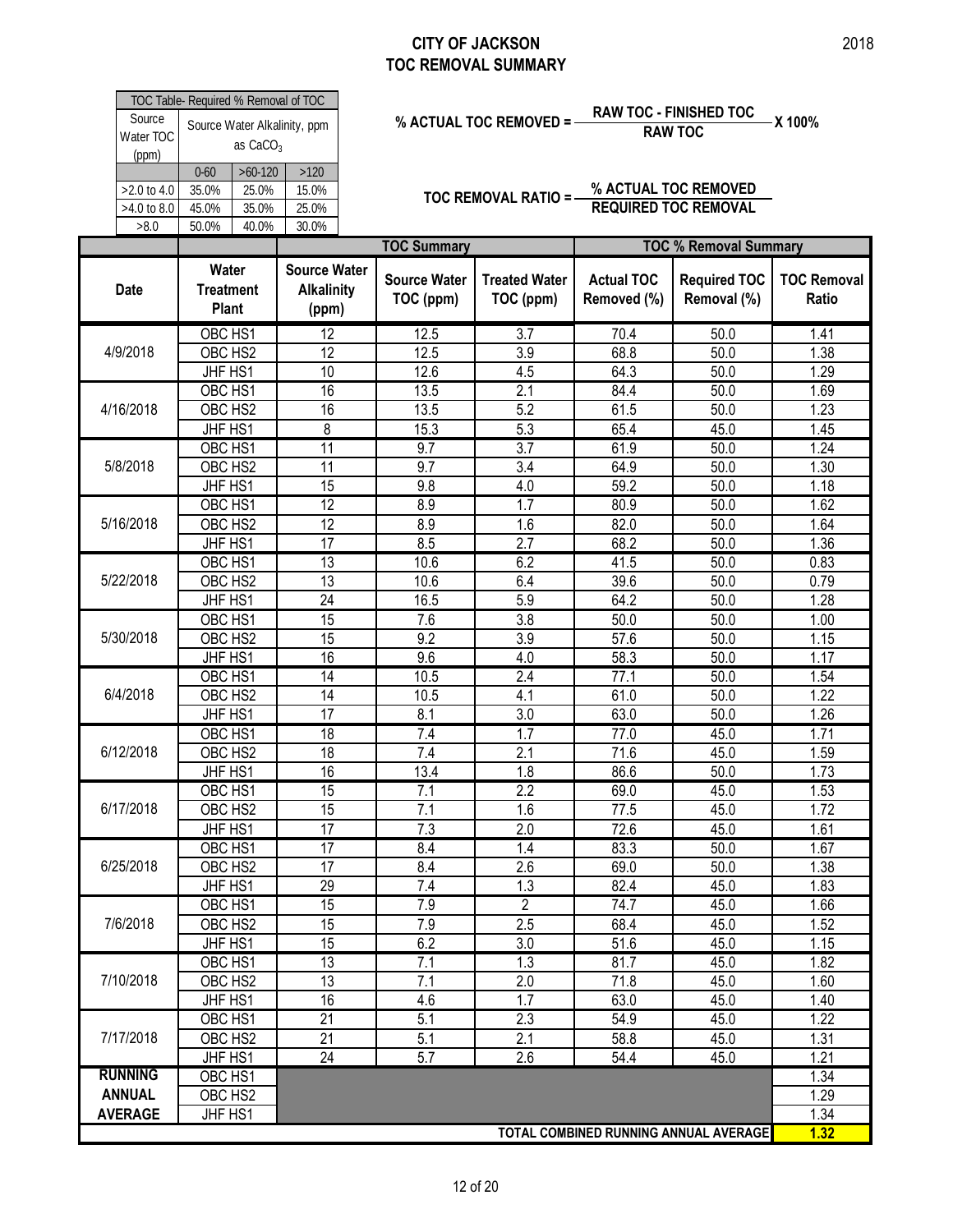|                                    | TOC Table- Required % Removal of TOC                                        |                         |                                                   |                                  |                                   |                                  | <b>RAW TOC - FINISHED TOC</b>                       |                         |
|------------------------------------|-----------------------------------------------------------------------------|-------------------------|---------------------------------------------------|----------------------------------|-----------------------------------|----------------------------------|-----------------------------------------------------|-------------------------|
| Source<br>Water TOC<br>(ppm)       | Source Water Alkalinity, ppm<br>as $CaCO3$<br>$>60-120$<br>$0 - 60$<br>>120 |                         |                                                   |                                  | % ACTUAL TOC REMOVED =            |                                  | <b>RAW TOC</b>                                      | X 100%                  |
| >2.0 to 4.0<br>>4.0 to 8.0<br>>8.0 | 35.0%<br>45.0%<br>50.0%                                                     | 25.0%<br>35.0%<br>40.0% | 15.0%<br>25.0%<br>30.0%                           |                                  | TOC REMOVAL RATIO =-              |                                  | % ACTUAL TOC REMOVED<br><b>REQUIRED TOC REMOVAL</b> |                         |
|                                    |                                                                             |                         |                                                   | <b>TOC Summary</b>               |                                   |                                  | <b>TOC % Removal Summary</b>                        |                         |
| <b>Date</b>                        | Water<br><b>Treatment</b><br><b>Plant</b>                                   |                         | <b>Source Water</b><br><b>Alkalinity</b><br>(ppm) | <b>Source Water</b><br>TOC (ppm) | <b>Treated Water</b><br>TOC (ppm) | <b>Actual TOC</b><br>Removed (%) | <b>Required TOC</b><br>Removal (%)                  | <b>TOC Ren</b><br>Ratio |
|                                    | OBC HS1                                                                     |                         | $\overline{21}$                                   | 6.5                              | 2.2                               | 66.2                             | 45.0                                                | 1.47                    |
| 7/23/2018                          | OBC HS2                                                                     |                         | $\overline{21}$                                   | 6.5                              | $\overline{2.7}$                  | 58.5                             | 45.0                                                | 1.30                    |
|                                    | JHF HS1                                                                     |                         | 19                                                | 7.1                              | 3.1                               | 56.3                             | 45.0                                                | 1.25                    |
|                                    | OBC HS1                                                                     |                         | $\overline{22}$                                   | 9.1                              | 3.3                               | 63.7                             | 50.0                                                | 1.27                    |
| 8/8/2018                           | OBC HS2                                                                     |                         | $\overline{22}$                                   | 9.1                              | $\overline{3.1}$                  | 65.9                             | 50.0                                                | 1.32                    |
|                                    | JHF HS1                                                                     |                         | 24                                                | 6.7                              | 5.1                               | 23.9                             | 45.0                                                | 0.53                    |
|                                    | OBC HS1                                                                     |                         | 19                                                | 9.0                              | 2.5                               | 72.2                             | 50.0                                                | 1.44                    |
| 8/13/2018                          | OBC HS2                                                                     |                         | 19                                                | 9.0                              | 2.2                               | 75.6                             | 50.0                                                | 1.51                    |
|                                    | JHF HS1                                                                     |                         | 22                                                | 8.0                              | 3.1                               | 61.3                             | 45.0                                                | 1.36                    |
|                                    | OBC HS1                                                                     |                         | $\overline{22}$                                   | 6.7                              | 1.9                               | 71.6                             | 45.0                                                | 1.59                    |
| 8/20/2018                          | OBC HS2                                                                     |                         | 22                                                | 6.7                              | 1.4                               | 79.1                             | 45.0                                                | 1.76                    |
|                                    | JHF HS1                                                                     |                         | 19                                                | 7.8                              | 2.1                               | 73.1                             | 45.0                                                | 1.62                    |
|                                    | OBC HS1                                                                     |                         | $\overline{21}$                                   | 10.9                             | 5.1                               | 53.2                             | 50.0                                                | 1.06                    |
| 8/27/2018                          | OBC HS2                                                                     |                         | 21                                                | 10.9                             | 3.5                               | 67.9                             | 50.0                                                | 1.36                    |
|                                    | JHF HS1                                                                     |                         | 24                                                | 5.9                              | 3.6                               | 39.0                             | 45.0                                                | 0.87                    |
|                                    | OBC HS1                                                                     |                         | 20                                                | 10.7                             | 1.7                               | 84.1                             | 50.0                                                | 1.68                    |
| 9/5/2018                           | OBC HS2                                                                     |                         | 20                                                | 10.7                             | 2.7                               | 74.8                             | 50.0                                                | 1.50                    |
|                                    | JHF HS1                                                                     |                         | 20                                                | 5.4                              | 2.9                               | 46.3                             | 45.0                                                | 1.03                    |
|                                    | OBC HS1                                                                     |                         | 19                                                | 8.9                              | $\overline{3.2}$                  | 64.0                             | 50.0                                                | 1.28                    |
| 9/11/2018                          | OBC HS2                                                                     |                         | 19                                                | 8.6                              | 3.0                               | 65.1                             | 50.0                                                | 1.30                    |
|                                    | JHF HS1                                                                     |                         | 21                                                | 7.1                              | 2.6                               | 63.4                             | 45.0                                                | 1.41                    |
|                                    | OBC HS1                                                                     |                         | $\overline{23}$                                   | 7.8                              | $\overline{2}$                    | 74.4                             | 45.0                                                | 1.65                    |
| 9/17/2018                          | OBC HS2                                                                     |                         | 23                                                | 7.8                              | 2.3                               | 70.5                             | 45.0                                                | 1.57                    |
|                                    | JHF HS1                                                                     |                         | 25                                                | 5.2                              | 2.9                               | 44.2                             | 45.0                                                | 0.98                    |
|                                    | OBC HS1                                                                     |                         | 19                                                | 8.3                              | 3.2                               | 61.4                             | 50.0                                                | 1.23                    |
| 9/25/2018                          | OBC HS2                                                                     |                         | 19                                                | 8.3                              | 3.1                               | 62.7                             | 50.0                                                | 1.25                    |
|                                    | JHF HS1                                                                     |                         | 29                                                | 8.4                              | 3.9                               | 53.6                             | 50.0                                                | 1.07                    |
|                                    | OBC HS1                                                                     |                         | $\overline{22}$                                   | 7.8                              | 2.8                               | 64.1                             | 50.0                                                | 1.28                    |
| 10/2/2018                          | OBC HS2                                                                     |                         | 22                                                | 7.8                              | 1.9                               | 75.6                             | 50.0                                                | 1.51                    |
|                                    | JHF HS1                                                                     |                         | 23                                                | 6.1                              | 3.5                               | 42.6                             | 45.0                                                | 0.95                    |
|                                    | OBC HS1                                                                     |                         | 21                                                | 8.1                              | 4.3                               | 46.9                             | 50.0                                                | 0.94                    |
| 10/10/2018                         | OBC HS2                                                                     |                         | 21                                                | 8.1                              | 3.8                               | 53.1                             | 50.0                                                | 1.06                    |
|                                    | JHF HS1                                                                     |                         | 30                                                | 6.9                              | 3.3                               | 52.2                             | 45.0                                                | 1.16                    |
| 10/16/2018                         | OBC HS1<br>OBC HS2                                                          |                         | 23                                                | 6.9                              | 2.6                               | 62.3                             | 45.0                                                | 1.38                    |
|                                    | JHF HS1                                                                     |                         | 23<br>$\overline{27}$                             | 6.9<br>6.5                       | 3.2<br>2.5                        | 53.6<br>61.5                     | 45.0<br>45.0                                        | 1.19<br>1.37            |
|                                    | OBC HS1                                                                     |                         | 26                                                | 7.1                              | 2.2                               | 69.0                             | 45.0                                                | 1.53                    |
| 10/25/2018                         | OBC HS2                                                                     |                         | 26                                                | 7.1                              | 2.2                               |                                  |                                                     | 1.53                    |
|                                    |                                                                             |                         | 28                                                | 5.8                              | 2.4                               | 69.0                             | 45.0                                                |                         |
| <b>RUNNING</b>                     | JHF HS1<br>OBC HS1                                                          |                         |                                                   |                                  |                                   | 58.6                             | 45.0                                                | 1.30<br>1.35            |
| <b>ANNUAL</b>                      | OBC HS2                                                                     |                         |                                                   |                                  |                                   |                                  |                                                     | 1.33                    |
| <b>AVERAGE</b>                     | JHF HS1                                                                     |                         |                                                   |                                  |                                   |                                  |                                                     | 1.24                    |
|                                    |                                                                             |                         |                                                   |                                  |                                   |                                  |                                                     |                         |

**TOC Removal Ratio**

**1.32**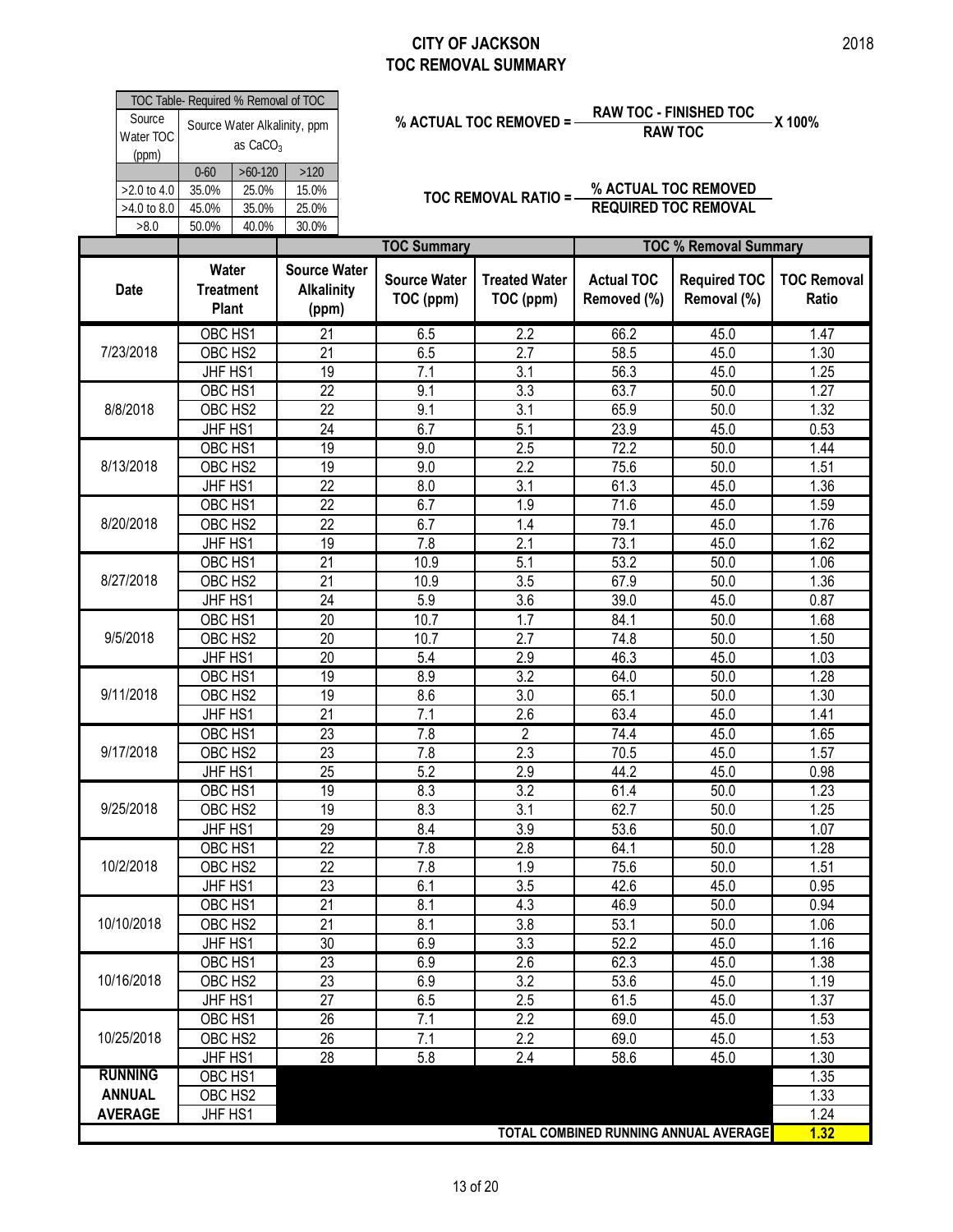| Source<br>Water TOC<br>(ppm)       |                                           | as CaCO <sub>3</sub>                 | TOC Table- Required % Removal of TOC<br>Source Water Alkalinity, ppm |                                  | % ACTUAL TOC REMOVED = -          |                                  | <b>RAW TOC - FINISHED TOC</b><br><b>RAW TOC</b>     | -X 100%                     |
|------------------------------------|-------------------------------------------|--------------------------------------|----------------------------------------------------------------------|----------------------------------|-----------------------------------|----------------------------------|-----------------------------------------------------|-----------------------------|
| >2.0 to 4.0<br>>4.0 to 8.0<br>>8.0 | $0 - 60$<br>35.0%<br>45.0%<br>50.0%       | $>60-120$<br>25.0%<br>35.0%<br>40.0% | >120<br>15.0%<br>25.0%<br>30.0%                                      |                                  | <b>TOC REMOVAL RATIO =-</b>       |                                  | % ACTUAL TOC REMOVED<br><b>REQUIRED TOC REMOVAL</b> |                             |
|                                    |                                           |                                      |                                                                      | <b>TOC Summary</b>               |                                   |                                  | <b>TOC % Removal Summary</b>                        |                             |
| Date                               | Water<br><b>Treatment</b><br><b>Plant</b> |                                      | <b>Source Water</b><br><b>Alkalinity</b><br>(ppm)                    | <b>Source Water</b><br>TOC (ppm) | <b>Treated Water</b><br>TOC (ppm) | <b>Actual TOC</b><br>Removed (%) | <b>Required TOC</b><br>Removal (%)                  | <b>TOC Removal</b><br>Ratio |
| 11/2/2018                          | OBC HS1<br>OBC HS2                        |                                      | 19<br>19                                                             | 8.3<br>8.3                       | 3.0<br>$\overline{3.2}$           | 63.9<br>61.4                     | 50.0<br>50.0                                        | 1.28<br>1.23                |
|                                    | JHF HS1                                   |                                      | 26                                                                   | 6.2                              | 3.5                               | 43.5                             | 45.0                                                | 0.97                        |
|                                    | OBC HS1                                   |                                      | $\overline{23}$                                                      | 9.6                              | 2.3                               | 76.0                             | 50.0                                                | 1.52                        |
| 11/15/2018                         | OBC HS2                                   |                                      | 23                                                                   | 9.6                              | 2.5                               | 74.0                             | 50.0                                                | 1.48                        |
|                                    | JHF HS1                                   |                                      | 21                                                                   | 10.1                             | 2.8                               | 72.3                             | 50.0                                                | 1.45                        |
|                                    | OBC HS1                                   |                                      | $\overline{13}$                                                      | 8.9                              | 3.3                               | 62.7                             | 50.0                                                | 1.25                        |
| 12/10/2018                         | OBC HS2                                   |                                      | $\overline{13}$                                                      | 8.9                              | $\overline{2.0}$                  | 77.5                             | 50.0                                                | 1.55                        |
|                                    | JHF HS1                                   |                                      | 14                                                                   | 8.9                              | $\overline{2.7}$                  | 69.7                             | 50.0                                                | 1.39                        |
|                                    | OBC HS1                                   |                                      | 16                                                                   | 9.7                              | 1.3                               | 86.6                             | 50.0                                                | 1.73                        |
| 12/17/2018                         | OBC HS2                                   |                                      | 16                                                                   | 9.7                              | 2.0                               | 79.4                             | 50.0                                                | 1.59                        |
|                                    | JHF HS1                                   |                                      | $\overline{21}$                                                      | 10.9                             | 4.2                               | 61.5                             | 50.0                                                | 1.23                        |
|                                    | OBC HS1                                   |                                      | $\overline{10}$                                                      | 9.2                              | 2.9                               | 68.5                             | 50.0                                                | 1.37                        |
| 12/26/2018                         | OBC HS2                                   |                                      | 10                                                                   | 9.2                              | 3.5                               | 62.0                             | 50.0                                                | 1.24                        |
|                                    | JHF HS1                                   |                                      | $\overline{14}$                                                      | 9.9                              | 3.6                               | 63.6                             | 50.0                                                | 1.27                        |
|                                    | OBC HS1                                   |                                      |                                                                      |                                  |                                   |                                  |                                                     |                             |
|                                    | OBC HS2                                   |                                      |                                                                      |                                  |                                   |                                  |                                                     |                             |
|                                    | JHF HS1                                   |                                      |                                                                      |                                  |                                   |                                  |                                                     |                             |
|                                    | OBC HS1                                   |                                      |                                                                      |                                  |                                   |                                  |                                                     |                             |
|                                    | OBC HS2                                   |                                      |                                                                      |                                  |                                   |                                  |                                                     |                             |
|                                    | JHF HS1                                   |                                      |                                                                      |                                  |                                   |                                  |                                                     |                             |
|                                    | OBC HS1                                   |                                      |                                                                      |                                  |                                   |                                  |                                                     |                             |
|                                    | OBC HS2                                   |                                      |                                                                      |                                  |                                   |                                  |                                                     |                             |
|                                    | JHF HS1                                   |                                      |                                                                      |                                  |                                   |                                  |                                                     |                             |
|                                    | OBC HS1                                   |                                      |                                                                      |                                  |                                   |                                  |                                                     |                             |
|                                    | OBC HS2                                   |                                      |                                                                      |                                  |                                   |                                  |                                                     |                             |
|                                    | JHF HS1                                   |                                      |                                                                      |                                  |                                   |                                  |                                                     |                             |
|                                    | OBC HS1                                   |                                      |                                                                      |                                  |                                   |                                  |                                                     |                             |
|                                    | OBC HS2                                   |                                      |                                                                      |                                  |                                   |                                  |                                                     |                             |
|                                    | JHF HS1                                   |                                      |                                                                      |                                  |                                   |                                  |                                                     |                             |
|                                    | OBC HS1                                   |                                      |                                                                      |                                  |                                   |                                  |                                                     |                             |
|                                    | OBC HS2                                   |                                      |                                                                      |                                  |                                   |                                  |                                                     |                             |
|                                    | JHF HS1                                   |                                      |                                                                      |                                  |                                   |                                  |                                                     |                             |
|                                    | OBC HS1                                   |                                      |                                                                      |                                  |                                   |                                  |                                                     |                             |
|                                    | OBC HS2<br>JHF HS1                        |                                      |                                                                      |                                  |                                   |                                  |                                                     |                             |
|                                    | OBC HS1                                   |                                      |                                                                      |                                  |                                   |                                  |                                                     |                             |
|                                    | OBC HS2                                   |                                      |                                                                      |                                  |                                   |                                  |                                                     |                             |
|                                    | JHF HS1                                   |                                      |                                                                      |                                  |                                   |                                  |                                                     |                             |
| <b>RUNNING</b>                     | OBC HS1                                   |                                      |                                                                      |                                  |                                   |                                  |                                                     | 1.36                        |
| <b>ANNUAL</b>                      | OBC HS2                                   |                                      |                                                                      |                                  |                                   |                                  |                                                     | 1.34                        |
| <b>AVERAGE</b>                     | JHF HS1                                   |                                      |                                                                      |                                  |                                   |                                  |                                                     | 1.27                        |
|                                    |                                           |                                      |                                                                      |                                  |                                   |                                  | TOTAL COMBINED RUNNING ANNUAL AVERAGE               | 1.32                        |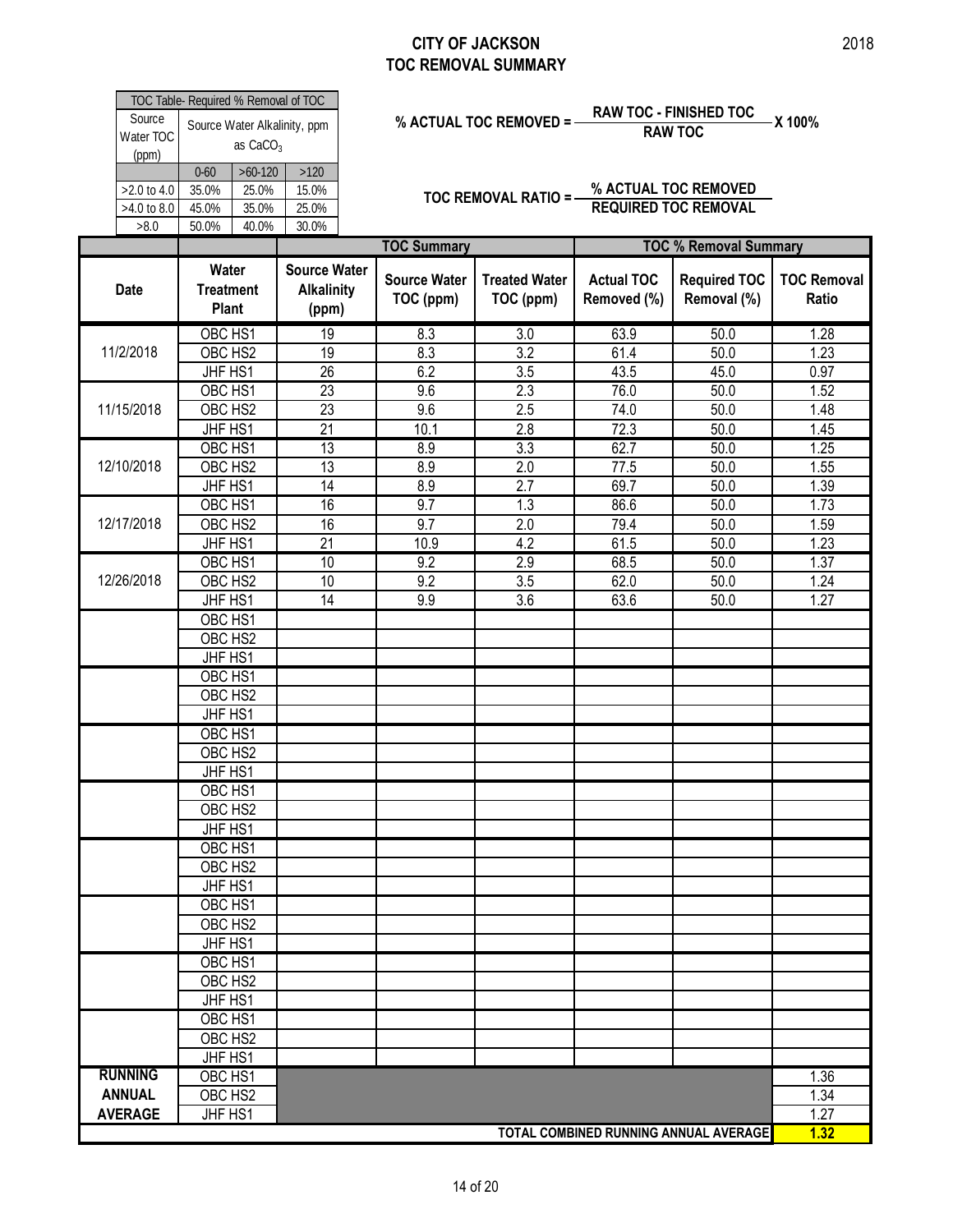### **CITY OF JACKSON CORROSION CONTROL DATA**

|                | December 2018       |     | <b>SYSTEM ID: 250008-02</b> |                   |     | <b>SYSTEM ID: 250008-01</b> |                   |  |  |  |
|----------------|---------------------|-----|-----------------------------|-------------------|-----|-----------------------------|-------------------|--|--|--|
|                |                     |     | OBC COMBINED HIGH SERVICE   |                   |     | <b>JHF</b>                  |                   |  |  |  |
|                | <b>DATE / SHIFT</b> | pH  | <b>Hardness</b>             | <b>Alkalinity</b> | pH  | <b>Hardness</b>             | <b>Alkalinity</b> |  |  |  |
|                | 0700 - 1500         | 9.4 | 30                          | 30                | 9.6 | 66                          | 30                |  |  |  |
| 1              | 1500 - 2300         | 9.5 | 27                          | 28                | 9.6 | 77                          | 35                |  |  |  |
|                | 2300 - 0700         | 9.4 | 26                          | 34                | 9.5 | 68                          | 34                |  |  |  |
|                | 0700 - 1500         | 9.7 | 31                          | 32                | 9.5 | 64                          | 46                |  |  |  |
| $\overline{2}$ | 1500 - 2300         | 9.7 | 30                          | 34                | 9.7 | 67                          | 54                |  |  |  |
|                | 2300 - 0700         | 9.7 | 30                          | 32                | 9.4 | 67                          | 58                |  |  |  |
|                | 0700 - 1500         | 9.5 | 31                          | 31                | 9.4 | 75                          | 44                |  |  |  |
| 3              | 1500 - 2300         | 9.4 | 28                          | 32                | 9.1 | 62                          | 55                |  |  |  |
|                | 2300 - 0700         | 9.5 | 33                          | 30                | 9.2 | 62                          | 28                |  |  |  |
|                | 0700 - 1500         | 9.7 | 30                          | 33                | 9.4 | 70                          | 52                |  |  |  |
| 4              | 1500 - 2300         | 9.2 | 20                          | 20                | 9.4 | 67                          | 32                |  |  |  |
|                | 2300 - 0700         | 9.4 | 26                          | 27                | 9.6 | 68                          | 29                |  |  |  |
|                | 0700 - 1500         | 9.4 | 29                          | 31                | 9.4 | 66                          | 33                |  |  |  |
| 5              | 1500 - 2300         | 9.2 | 27                          | 20                | 9.7 | 70                          | 28                |  |  |  |
|                | 2300 - 0700         | 9.4 | 26                          | 27                | 9.7 | 70                          | 27                |  |  |  |
|                | 0700 - 1500         | 9.4 | 30                          | 32                | 9.5 | 70                          | 47                |  |  |  |
| 6              | 1500 - 2300         | 9.4 | 29                          | 27                | 9.8 | 84                          | 33                |  |  |  |
|                | 2300 - 0700         | 9.4 | 28                          | 26                | 9.7 | 69                          | 30                |  |  |  |
|                | 0700 - 1500         | 9.0 | 28                          | 26                | 9.8 | 70                          | 30                |  |  |  |
| $\overline{7}$ | 1500 - 2300         | 9.5 | 19                          | 19                | 9.7 | 69                          | 30                |  |  |  |
|                | 2300 - 0700         | 9.4 | 19                          | 20                | 9.5 | 67                          | 26                |  |  |  |
|                | 0700 - 1500         | 9.3 | 19                          | 20                | 9.3 | 88                          | 24                |  |  |  |
| 8              | 1500 - 2300         | 9.2 | 17                          | 16                | 9.4 | 62                          | 25                |  |  |  |
|                | 2300 - 0700         | 9.2 | 15                          | 18                | 9.5 | 67                          | 28                |  |  |  |
|                | 0700 - 1500         | 9.5 | 22                          | 21                | 9.4 | 75                          | 30                |  |  |  |
| 9              | 1500 - 2300         | 9.6 | 24                          | 28                | 9.3 | 61                          | 28                |  |  |  |
|                | 2300 - 0700         | 9.4 | 26                          | 28                | 9.5 | 69                          | 30                |  |  |  |
|                | 0700 - 1500         | 9.5 | 29                          | 31                | 9.4 | 54                          | 51                |  |  |  |
| 10             | 1500 - 2300         | 9.5 | 32                          | 33                | 9.6 | 67                          | 35                |  |  |  |
|                | 2300 - 0700         | 9.4 | 30                          | 31                | 9.6 | 72                          | 32                |  |  |  |
|                | 0700 - 1500         | 9.2 | 31                          | 33                | 9.5 | 70                          | 47                |  |  |  |
| 11             | 1500 - 2300         | 9.5 | 16                          | 23                | 9.3 | 75                          | 21                |  |  |  |
|                | 2300 - 0700         | 9.2 | 19                          | 27                | 9.7 | 71                          | 26                |  |  |  |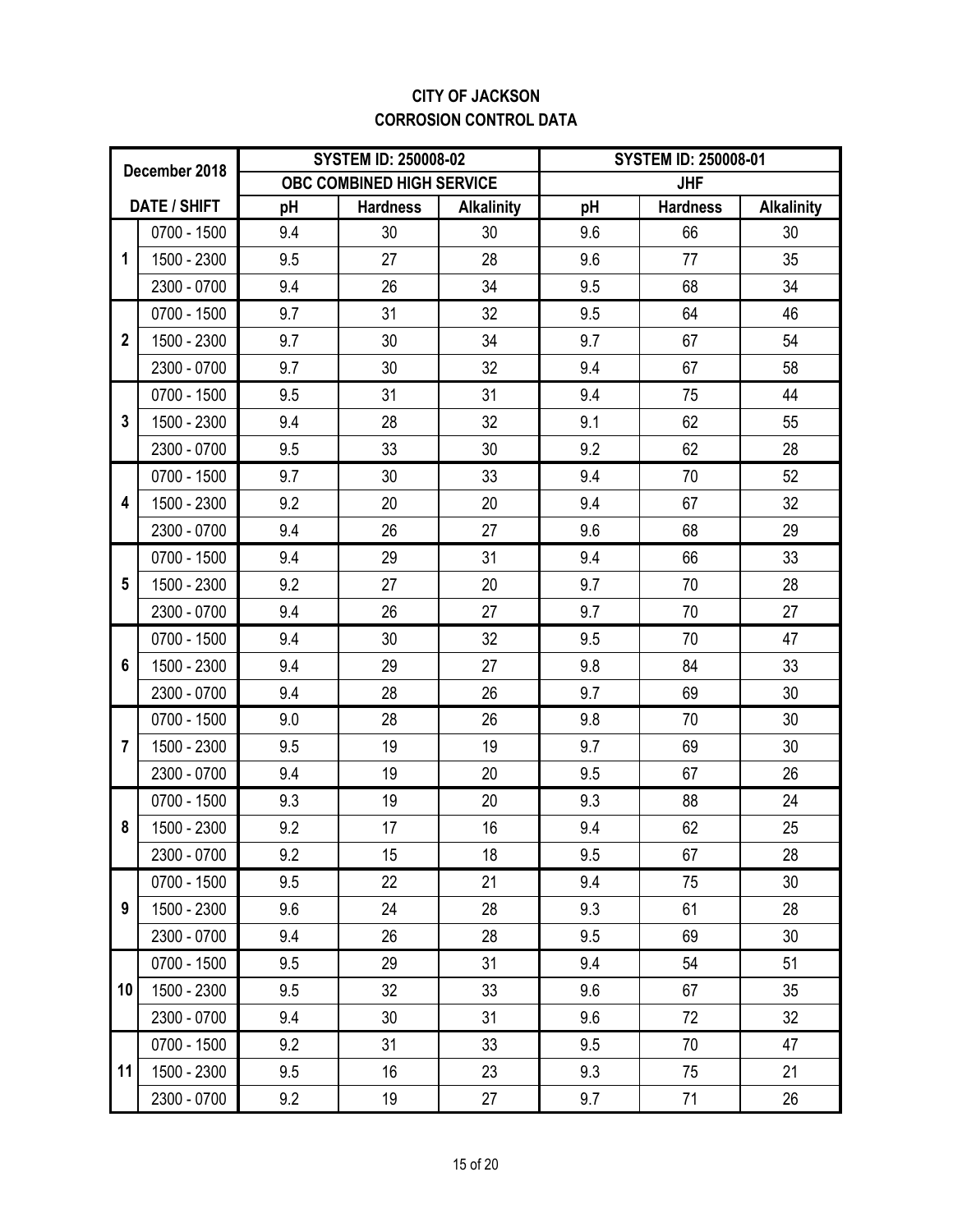### **CITY OF JACKSON CORROSION CONTROL DATA**

|    | December 2018       |     | <b>SYSTEM ID: 250008-02</b> |                   |     | <b>SYSTEM ID: 250008-01</b> |                   |
|----|---------------------|-----|-----------------------------|-------------------|-----|-----------------------------|-------------------|
|    |                     |     | OBC COMBINED HIGH SERVICE   |                   |     | <b>JHF</b>                  |                   |
|    | <b>DATE / SHIFT</b> | pH  | <b>Hardness</b>             | <b>Alkalinity</b> | pH  | <b>Hardness</b>             | <b>Alkalinity</b> |
|    | 0700 - 1500         | 9.7 | 32                          | 20                | 9.4 | 81                          | 49                |
| 12 | 1500 - 2300         | 9.0 | 20                          | 20                | 9.6 | 70                          | 27                |
|    | 2300 - 0700         | 9.0 | 22                          | 20                | 9.8 | 61                          | 27                |
|    | 0700 - 1500         | 9.0 | 28                          | 24                | 9.9 | 67                          | 44                |
| 13 | 1500 - 2300         | 9.2 | 27                          | 25                | 9.5 | 80                          | 17                |
|    | 2300 - 0700         | 9.2 | 28                          | 26                | 9.4 | 61                          | 17                |
|    | 0700 - 1500         | 9.5 | 29                          | 28                | 9.3 | 64                          | 18                |
| 14 | 1500 - 2300         | 9.1 | 24                          | 16                | 9.3 | 51                          | 16                |
|    | 2300 - 0700         | 9.2 | 25                          | 18                | 9.8 | 61                          | 19                |
|    | 0700 - 1500         | 9.2 | 26                          | 20                | 9.5 | 68                          | 22                |
| 15 | 1500 - 2300         | 9.4 | 24                          | 17                | 9.4 | 73                          | 22                |
|    | 2300 - 0700         | 9.4 | 25                          | 19                | 9.8 | 64                          | 17                |
|    | 0700 - 1500         | 9.3 | 29                          | 24                | 9.3 | 59                          | 21                |
| 16 | 1500 - 2300         | 9.5 | 35                          | 31                | 9.5 | 54                          | 18                |
|    | 2300 - 0700         | 9.2 | 32                          | 31                | 9.3 | 68                          | 19                |
|    | 0700 - 1500         | 9.2 | 33                          | 32                | 9.6 | 60                          | 22                |
| 17 | 1500 - 2300         | 9.3 | 32                          | 30                | 9.2 | 59                          | 20                |
|    | 2300 - 0700         | 9.2 | 30                          | 31                | 9.2 | 64                          | 18                |
|    | 0700 - 1500         | 9.2 | 22                          | 17                | 9.0 | 58                          | 19                |
| 18 | 1500 - 2300         | 9.0 | 20                          | 20                | 9.2 | 82                          | 21                |
|    | 2300 - 0700         | 9.2 | 24                          | 22                | 9.2 | 56                          | 16                |
|    | 0700 - 1500         | 9.3 | 23                          | 21                | 9.2 | 66                          | 21                |
| 19 | 1500 - 2300         | 9.3 | 31                          | 27                | 9.4 | 66                          | 22                |
|    | 2300 - 0700         | 9.2 | 29                          | 25                | 9.3 | 65                          | 16                |
|    | 0700 - 1500         | 9.5 | 35                          | 31                | 9.0 | 66                          | 19                |
| 20 | 1500 - 2300         | 9.3 | 28                          | 18                | 9.4 | 73                          | 28                |
|    | 2300 - 0700         | 9.3 | 26                          | 20                | 9.5 | 64                          | 18                |
|    | 0700 - 1500         | 9.5 | 29                          | 27                | 9.5 | 69                          | 20                |
| 21 | 1500 - 2300         | 9.4 | 28                          | 26                | 9.5 | 54                          | 18                |
|    | 2300 - 0700         | 9.3 | 29                          | 28                | 9.6 | 64                          | 24                |
|    | 0700 - 1500         | 9.8 | 28                          | 26                | 9.7 | 65                          | 21                |
| 22 | 1500 - 2300         | 9.0 | 29                          | 24                | 9.7 | 72                          | 23                |
|    | 2300 - 0700         | 9.6 | 28                          | 27                | 9.6 | 65                          | 17                |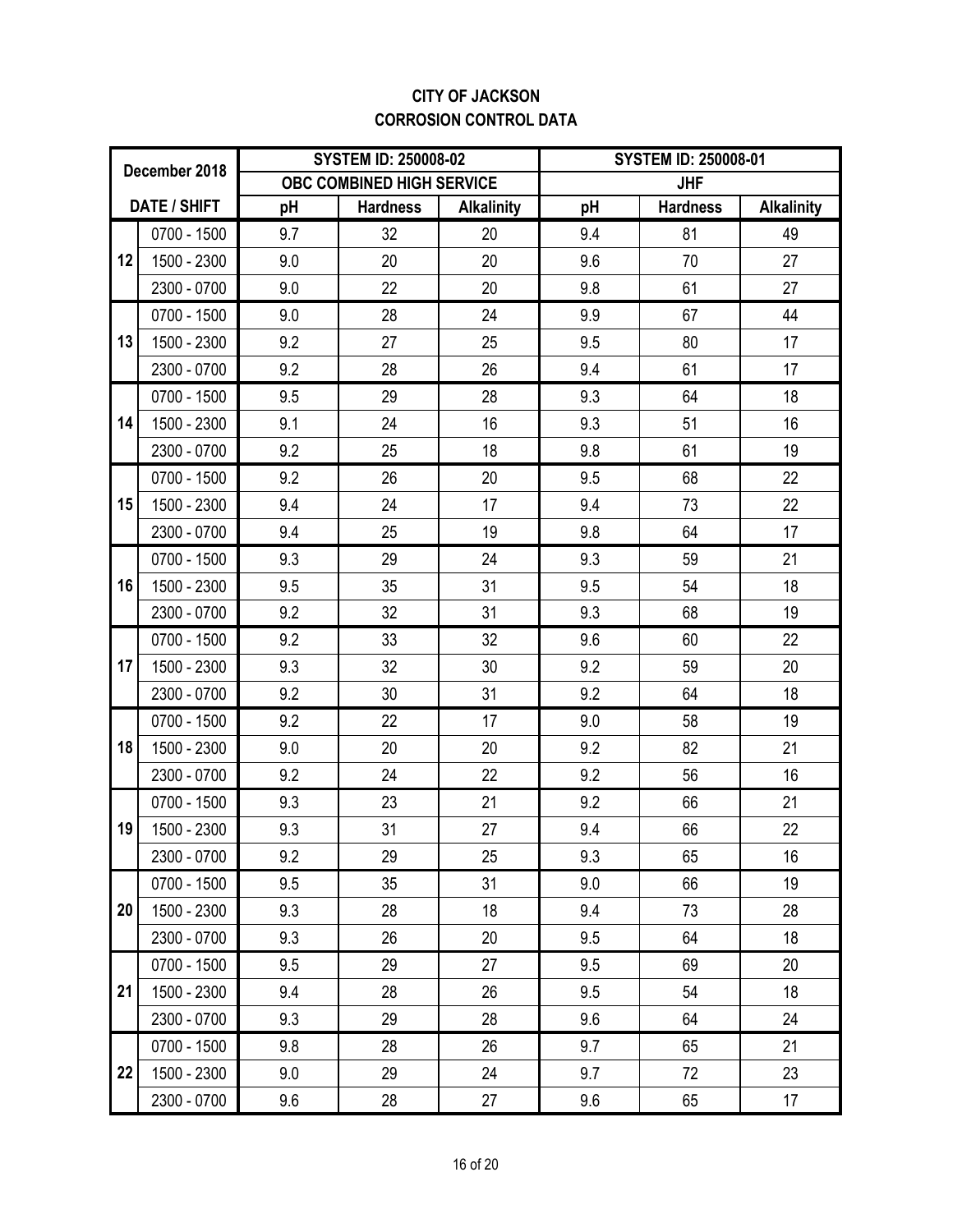### **CITY OF JACKSON CORROSION CONTROL DATA**

|             | December 2018       |     | <b>SYSTEM ID: 250008-02</b> |                   |     | <b>SYSTEM ID: 250008-01</b> |                   |
|-------------|---------------------|-----|-----------------------------|-------------------|-----|-----------------------------|-------------------|
|             |                     |     | OBC COMBINED HIGH SERVICE   |                   |     | <b>JHF</b>                  |                   |
|             | <b>DATE / SHIFT</b> | pH  | <b>Hardness</b>             | <b>Alkalinity</b> | pH  | <b>Hardness</b>             | <b>Alkalinity</b> |
|             | 0700 - 1500         | 9.7 | 31                          | 29                | 9.3 | 63                          | 22                |
| 23          | 1500 - 2300         | 9.7 | 34                          | 32                | 9.5 | 56                          | 18                |
|             | 2300 - 0700         | 9.4 | 35                          | 33                | 9.5 | 72                          | 21                |
|             | 0700 - 1500         | 9.5 | 32                          | 31                | 9.1 | 70                          | 16                |
| 24          | 1500 - 2300         | 9.5 | 34                          | 32                | 9.2 | 60                          | 16                |
|             | 2300 - 0700         | 9.4 | 34                          | 30                | 9.3 | 64                          | 17                |
|             | 0700 - 1500         | 9.5 | 33                          | 31                | 9.3 | 59                          | 17                |
| 25          | 1500 - 2300         | 9.6 | 36                          | 32                | 9.3 | 68                          | 21                |
| 2300 - 0700 |                     | 9.3 | 34                          | 32                | 9.3 | 62                          | 17                |
|             | 0700 - 1500         | 9.3 | 34                          | 29                | 9.2 | 57                          | 19                |
| 26          | 1500 - 2300         | 9.2 | 32                          | 29                | 9.1 | 70                          | 18                |
|             | 2300 - 0700         | 9.3 | 31                          | 30                | 9.0 | 63                          | 15                |
|             | 0700 - 1500         | 9.3 | 34                          | 32                | 9.4 | 60                          | 15                |
| 27          | 1500 - 2300         | 9.3 | 32                          | 30                | 9.2 | 67                          | 25                |
|             | 2300 - 0700         | 9.5 | 26                          | 23                | 9.5 | 74                          | 21                |
|             | 0700 - 1500         | 9.4 | 18                          | 16                | 9.2 | 68                          | 19                |
| 28          | 1500 - 2300         | 9.2 | 20                          | 19                | 9.0 | 63                          | 19                |
|             | 2300 - 0700         | 9.0 | 29                          | 27                | 9.7 | 72                          | 24                |
|             | 0700 - 1500         | 9.6 | 26                          | 22                | 9.3 | 72                          | 16                |
| 29          | 1500 - 2300         | 9.6 | 27                          | 18                | 9.9 | 73                          | 24                |
|             | 2300 - 0700         | 9.6 | 25                          | 23                | 9.6 | 67                          | 19                |
|             | 0700 - 1500         | 9.2 | 28                          | 24                | 9.0 | 59                          | 15                |
| 30          | 1500 - 2300         | 9.2 | 31                          | $30\,$            | 9.3 | 61                          | 23                |
|             | 2300 - 0700         | 9.3 | 31                          | 30                | 9.5 | 69                          | 22                |
|             | 0700 - 1500         | 9.0 | 32                          | 30                | 9.3 | 65                          | 16                |
| 31          | 1500 - 2300         | 9.1 | 34                          | 31                | 9.8 | 77                          | 17                |
|             | 2300 - 0700         | 9.2 | 32                          | 30                | 9.8 | 74                          | 20                |
|             | <b>MONTHLY MIN</b>  | 9.0 | 15                          | 16                | 9.0 | 51                          | 15                |
|             | <b>MONTHLY MAX</b>  | 9.8 | 36                          | 34                | 9.9 | 88                          | 58                |
|             | <b>MONTHLY AVG</b>  | 9.4 | 28                          | 26                | 9.4 | 67                          | 26                |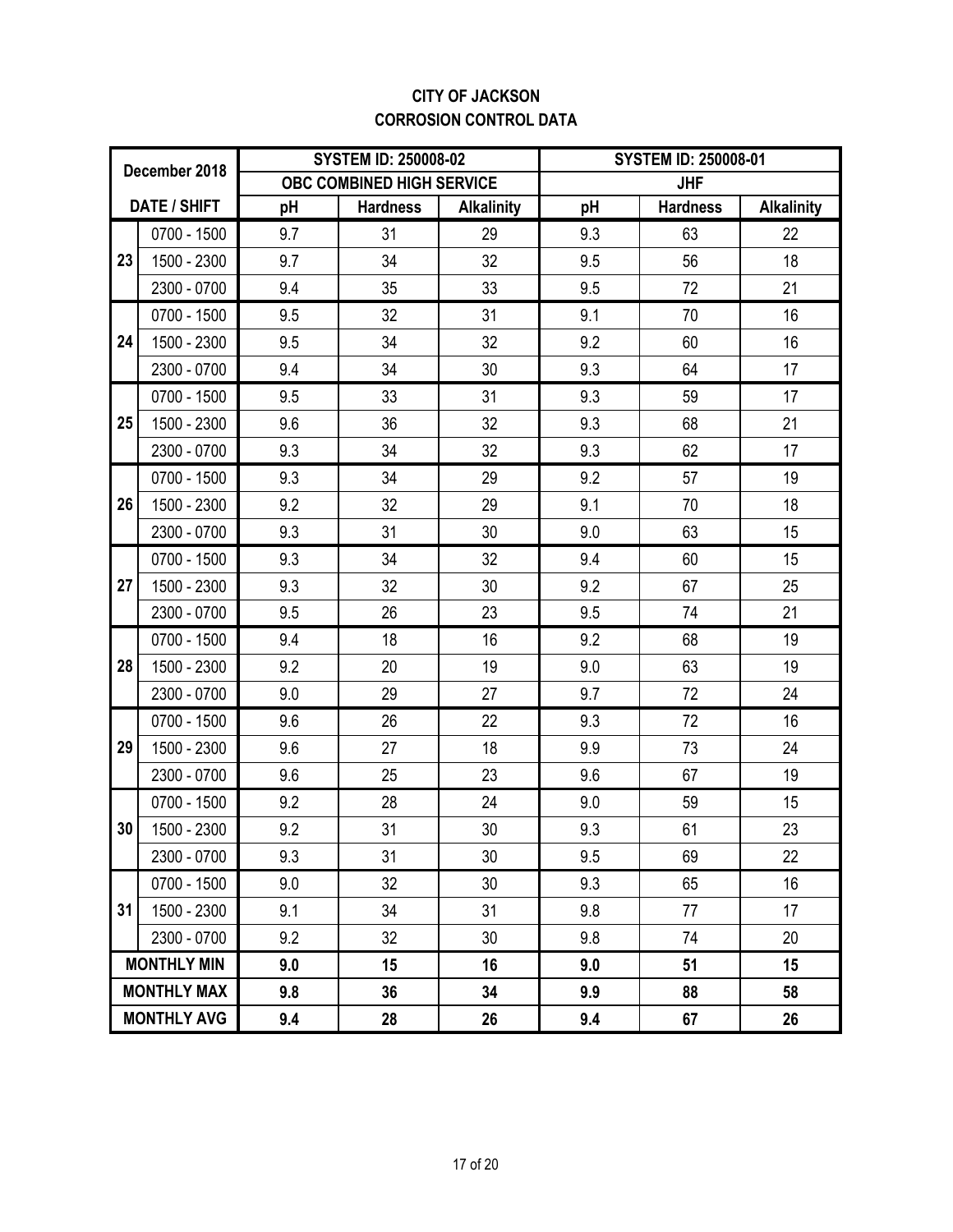### **CITY OF JACKSON UV COMPLIANCE**

| <b>System ID</b> |                             | 250008-02                            | Month of                                         | December 2018                 |                       |                             |                                      |                                                  |                               |                |                             | Total Off-Specification Volume (MG) = 0     |                                                  |                               |                |  |
|------------------|-----------------------------|--------------------------------------|--------------------------------------------------|-------------------------------|-----------------------|-----------------------------|--------------------------------------|--------------------------------------------------|-------------------------------|----------------|-----------------------------|---------------------------------------------|--------------------------------------------------|-------------------------------|----------------|--|
|                  |                             |                                      | <b>UV Reactor #1</b>                             |                               |                       |                             | <b>UV Reactor #2</b>                 |                                                  |                               |                |                             | <b>UV Reactor #3</b>                        |                                                  |                               |                |  |
| <b>Date</b>      | Run<br><b>Time</b><br>(Hrs) | <b>Total</b><br>Production<br>(Gals) | <b>Calculated</b><br><b>Min Dose</b><br>(mJ/cm2) | <b>Min Flow</b><br>Rate (MGD) | <b>Min UVT</b><br>(%) | Run<br><b>Time</b><br>(Hrs) | <b>Total</b><br>Production<br>(Gals) | <b>Calculated</b><br><b>Min Dose</b><br>(mJ/cm2) | <b>Min Flow</b><br>Rate (MGD) | Min UVT<br>(%) | Run<br><b>Time</b><br>(Hrs) | <b>Total</b><br><b>Production</b><br>(Gals) | <b>Calculated</b><br><b>Min Dose</b><br>(mJ/cm2) | <b>Min Flow</b><br>Rate (MGD) | Min UVT<br>(%) |  |
| 12/1/2018        | 23.2                        | 2815625                              | 31                                               | 2.8                           | 76                    | 24.0                        | 3135069                              | 25                                               | 3.1                           | 85             | 23.4                        | 2647569                                     | 45                                               | 2.6                           | 89             |  |
| 12/2/2018        | 23.3                        | 3104167                              | 31                                               | 3.1                           | 71                    | 23.4                        | 2757292                              | 72                                               | 2.8                           | 85             | 23.4                        | 2906597                                     | 88                                               | 2.9                           | 88             |  |
| 12/3/2018        | 23.2                        | 3012153                              | 45                                               | 3.0                           | 70                    | 23.6                        | 2661111                              | $74\,$                                           | 2.7                           | 85             | 23.2                        | 2819097                                     | 68                                               | 2.8                           | 89             |  |
| 12/4/2018        | 23.2                        | 3073611                              | 33                                               | 3.1                           | 70                    | 22.8                        | 2291319                              | 134                                              | 2.3                           | 85             | 23.3                        | 2871875                                     | 59                                               | 2.9                           | 88             |  |
| 12/5/2018        | 24.0                        | 2950694                              | 35                                               | 3.0                           | 85                    | 24.0                        | 2386806                              | 32                                               | 2.4                           | 85             | 24.0                        | 2747222                                     | 37                                               | 2.7                           | 90             |  |
| 12/6/2018        | 23.7                        | 2915120                              | 35                                               | 2.9                           | 85                    | 24.2                        | 2327148                              | 33                                               | 2.3                           | 85             | 24.2                        | 2768041                                     | 37                                               | 2.8                           | 88             |  |
| 12/7/2018        | 23.2                        | 2926736                              | 35                                               | 2.9                           | 85                    | 23.3                        | 2209722                              | 101                                              | 2.2                           | 85             | 22.9                        | 2763889                                     | 69                                               | 2.8                           | 83             |  |
| 12/8/2018        | 23.1                        | 2911806                              | 46                                               | 2.9                           | 85                    | 24.0                        | 2312847                              | 33                                               | 2.3                           | 85             | 23.7                        | 2774306                                     | 49                                               | 2.8                           | 89             |  |
| 12/9/2018        | 23.6                        | 2987847                              | 35                                               | 3.0                           | 85                    | 22.9                        | 2194792                              | 101                                              | 2.2                           | 85             | 23.2                        | 2739583                                     | 60                                               | 2.7                           | 89             |  |
| 12/10/2018       | 24.0                        | 2840278                              | 36                                               | 2.8                           | 85                    | 24.0                        | 2398958                              | 33                                               | 2.4                           | 85             | 24.0                        | 2647222                                     | 39                                               | 2.6                           | 90             |  |
| 12/11/2018       | 23.3                        | 2830903                              | 34                                               | 2.8                           | 85                    | 24.0                        | 2311111                              | 33                                               | 2.3                           | 85             | 24.0                        | 2716319                                     | 36                                               | 2.7                           | 79             |  |
| 12/12/2018       | 24.0                        | 2630903                              | 38                                               | 2.6                           | 85                    | 23.5                        | 2620486                              | 86                                               | 2.6                           | 85             | 23.6                        | 2406944                                     | 42                                               | 2.4                           | 81             |  |
| 12/13/2018       | 23.7                        | 2349306                              | 41                                               | 2.3                           | 85                    | 23.0                        | 2579167                              | 120                                              | 2.6                           | 85             | 22.9                        | 2122917                                     | 66                                               | 2.1                           | 89             |  |
| 12/14/2018       | 24.0                        | 2286111                              | 41                                               | 2.3                           | 85                    | 24.0                        | 2493750                              | 31                                               | 2.5                           | 85             | 24.0                        | 2115625                                     | 44                                               | 2.1                           | 90             |  |
| 12/15/2018       | 23.7                        | 2331250                              | 40                                               | 2.3                           | 85                    | 23.4                        | 2380208                              | 65                                               | 2.4                           | 85             | 23.7                        | 2157639                                     | 67                                               | 2.2                           | 89             |  |
| 12/16/2018       | 24.0                        | 2207986                              | 41                                               | 2.2                           | 85                    | 24.0                        | 2251389                              | 32                                               | 2.3                           | 85             | 24.0                        | 2043750                                     | 43                                               | 2.0                           | 89             |  |
| 12/17/2018       | 22.9                        | 2211111                              | 41                                               | 2.2                           | 85                    | 24.0                        | 2169444                              | 33                                               | 2.2                           | 85             | 23.7                        | 2079861                                     | 42                                               | 2.1                           | 89             |  |
| 12/18/2018       | 23.7                        | 2518056                              | 49                                               | 2.5                           | 85                    | 23.7                        | 2059028                              | 57                                               | 2.1                           | 85             | 23.8                        | 2339236                                     | 51                                               | 2.3                           | 89             |  |
| 12/19/2018       | 23.6                        | 2577083                              | 37                                               | 2.6                           | 85                    | 23.5                        | 1968403                              | 81                                               | 2.0                           | 85             | 23.8                        | 2422222                                     | 50                                               | 2.4                           | 88             |  |
| 12/20/2018       | 23.8                        | 2554167                              | 36                                               | 2.6                           | 85                    | 24.0                        | 1973958                              | 35                                               | 2.0                           | 85             | 24.0                        | 2411806                                     | 37                                               | 2.4                           | 89             |  |
| 12/21/2018       | 23.6                        | 2615278                              | 36                                               | 2.6                           | 85                    | 23.0                        | 1944444                              | 136                                              | 1.9                           | 85             | 23.2                        | 2381597                                     | 60                                               | 2.4                           | 87             |  |
| 12/22/2018       | 24.0                        | 2584028                              | 36                                               | 2.6                           | 85                    | 24.0                        | 2088542                              | 34                                               | 2.1                           | 85             | 24.0                        | 2393403                                     | 38                                               | 2.4                           | 89             |  |
| 12/23/2018       | 23.6                        | 2591667                              | 36                                               | 2.6                           | 85                    | 24.0                        | 2034722                              | 34                                               | 2.0                           | 85             | 23.7                        | 2447569                                     | 49                                               | 2.4                           | 88             |  |
| 12/24/2018       | 24.0                        | 2610764                              | 37                                               | 2.6                           | 85                    | 24.0                        | 1998958                              | 35                                               | 2.0                           | 85             | 24.0                        | 2427083                                     | 38                                               | 2.4                           | 89             |  |
| 12/25/2018       | 21.8                        | 2585069                              | 33                                               | 2.6                           | 85                    | 24.0                        | 1982986                              | 35                                               | 2.0                           | 85             | 24.0                        | 2437500                                     | 37                                               | 2.4                           | 88             |  |
| 12/26/2018       | 24.0                        | 2560417                              | 25                                               | 2.6                           | 85                    | 23.0                        | 2185764                              | 77                                               | 2.2                           | 85             | 23.5                        | 2340278                                     | 60                                               | 2.3                           | 85             |  |
| 12/27/2018       | 11.5                        | 2473958                              | 18                                               | 2.5                           | 85                    | 22.6                        | 2387457                              | 29                                               | 2.4                           | 85             | 24.0                        | 2295486                                     | 38                                               | 2.3                           | 89             |  |
| 12/28/2018       | 23.6                        | 2504514                              | 48                                               | 2.5                           | 85                    | 24.0                        | 2371181                              | 31                                               | 2.4                           | 85             | 24.0                        | 2372917                                     | 38                                               | 2.4                           | 89             |  |
| 12/29/2018       | 24.0                        | 2728819                              | 35                                               | 2.7                           | 85                    | 23.5                        | 2020486                              | 80                                               | 2.0                           | 85             | 23.6                        | 2475000                                     | 59                                               | 2.5                           | 86             |  |
| 12/30/2018       | 24.0                        | 2835069                              | 35                                               | 2.8                           | 85                    | 24.0                        | 1797569                              | 39                                               | 1.8                           | 85             | 24.0                        | 2645139                                     | 37                                               | 2.6                           | 89             |  |
| 12/31/2018       | 23.5                        | 2697569                              | 35                                               | 2.7                           | 85                    | 24.0                        | 1773264                              | 39                                               | 1.8                           | 85             | 24.0                        | 2597917                                     | 36                                               | 2.6                           | 89             |  |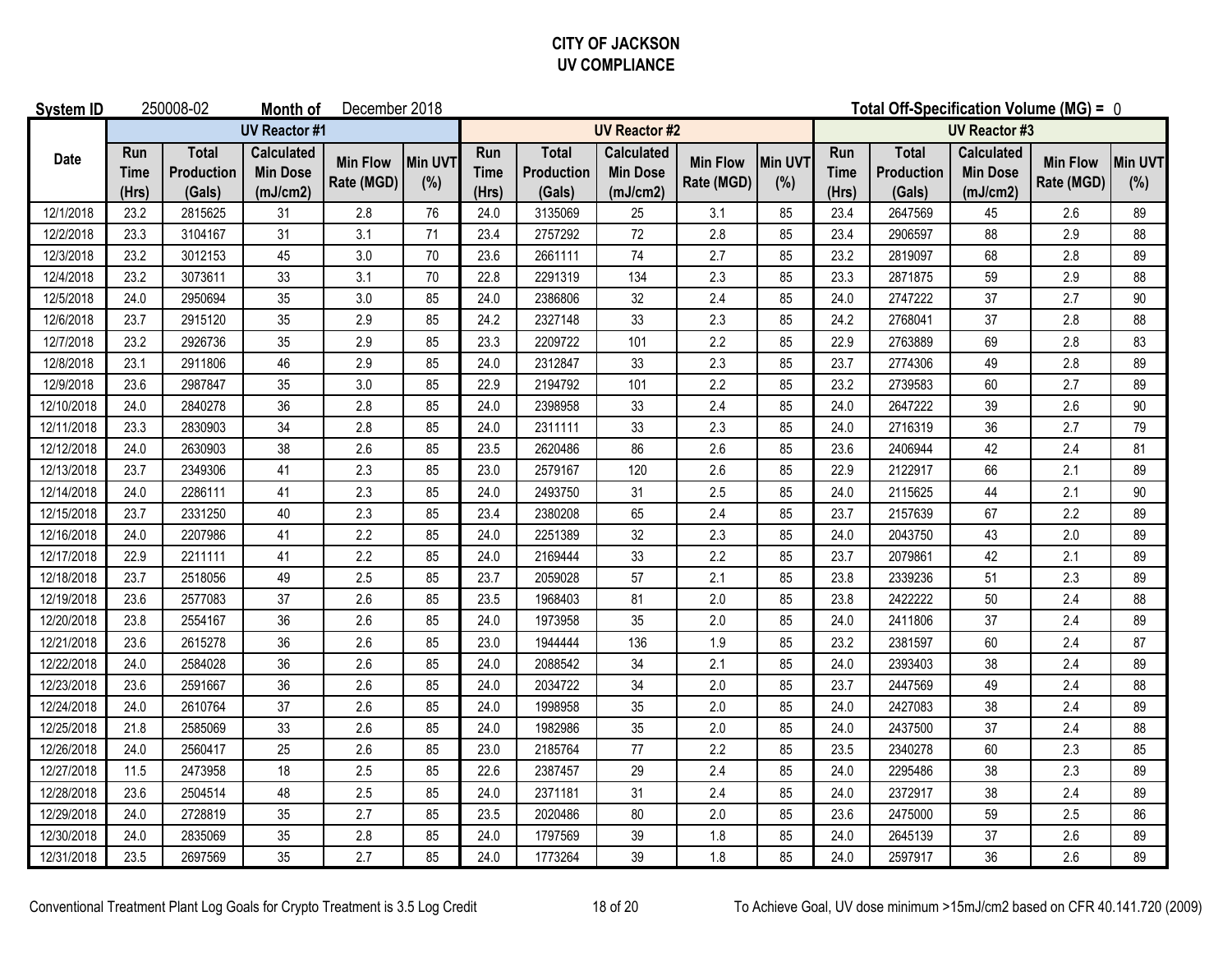### **CITY OF JACKSON UV COMPLIANCE**

| <b>System ID</b> |                             | 250008-02                            | Month of                                         | December 2018                 |                       | Total Off-Specification Volume (MG) = 0 |                                      |                                                  |                               |                |                             |                                             |                                                  |                               |                |
|------------------|-----------------------------|--------------------------------------|--------------------------------------------------|-------------------------------|-----------------------|-----------------------------------------|--------------------------------------|--------------------------------------------------|-------------------------------|----------------|-----------------------------|---------------------------------------------|--------------------------------------------------|-------------------------------|----------------|
| <b>Date</b>      | Run<br><b>Time</b><br>(Hrs) | <b>Total</b><br>Production<br>(Gals) | <b>Calculated</b><br><b>Min Dose</b><br>(mJ/cm2) | <b>Min Flow</b><br>Rate (MGD) | <b>Min UVT</b><br>(%) | Run<br><b>Time</b><br>(Hrs)             | <b>Total</b><br>Production<br>(Gals) | <b>Calculated</b><br><b>Min Dose</b><br>(mJ/cm2) | <b>Min Flow</b><br>Rate (MGD) | Min UVT<br>(%) | Run<br><b>Time</b><br>(Hrs) | <b>Total</b><br><b>Production</b><br>(Gals) | <b>Calculated</b><br><b>Min Dose</b><br>(mJ/cm2) | <b>Min Flow</b><br>Rate (MGD) | Min UVT<br>(%) |
| 12/1/2018        | 24.0                        | 2945139                              | 35                                               | 2.9                           | 95                    | 23.3                                    | 3005208                              | 35                                               | 3.0                           | 91             | 24.0                        | 2965625                                     | 41                                               | 3.0                           | 85             |
| 12/2/2018        | 23.5                        | 3167014                              | 32                                               | 3.2                           | 95                    | 23.2                                    | 3222917                              | 33                                               | 3.2                           | 90             | 23.5                        | 3164931                                     | 38                                               | 3.2                           | 85             |
| 12/3/2018        | 24.0                        | 3131597                              | 34                                               | 3.1                           | 95                    | 20.2                                    | 3804514                              | 43                                               | 3.8                           | 92             | 23.2                        | 3064931                                     | 39                                               | 3.1                           | 85             |
| 12/4/2018        | 23.0                        | 3104514                              | 45                                               | 3.1                           | 95                    | 15.3                                    | 4286458                              | 36                                               | 4.3                           | 89             | 23.0                        | 3063889                                     | 41                                               | 3.1                           | 85             |
| 12/5/2018        | 24.0                        | 2962500                              | 36                                               | 3.0                           | 95                    | 24.0                                    | 2167361                              | 54                                               | 2.2                           | 93             | 24.0                        | 2996875                                     | 43                                               | 3.0                           | 85             |
| 12/6/2018        | 24.2                        | 2987285                              | 36                                               | 3.0                           | 95                    | 24.2                                    | 2105842                              | 56                                               | 2.1                           | 93             | 24.2                        | 3024742                                     | 43                                               | 3.0                           | 85             |
| 12/7/2018        | 23.7                        | 3027431                              | 35                                               | 3.0                           | 95                    | 23.7                                    | 2064236                              | 92                                               | 2.1                           | 92             | 23.5                        | 3015278                                     | 42                                               | 3.0                           | 85             |
| 12/8/2018        | 23.2                        | 2979167                              | 58                                               | 3.0                           | 95                    | 24.0                                    | 2092708                              | 58                                               | 2.1                           | 93             | 23.8                        | 3030903                                     | 43                                               | 3.0                           | 85             |
| 12/9/2018        | 24.0                        | 3039931                              | 36                                               | $3.0\,$                       | 95                    | 23.6                                    | 2117014                              | $70\,$                                           | 2.1                           | 92             | 23.6                        | 3022569                                     | 43                                               | 3.0                           | 85             |
| 12/10/2018       | 24.0                        | 2854861                              | 37                                               | 2.9                           | 95                    | 24.0                                    | 2035764                              | 59                                               | 2.0                           | 93             | 24.0                        | 2894097                                     | 44                                               | 2.9                           | 85             |
| 12/11/2018       | 24.0                        | 2920139                              | 36                                               | 2.9                           | 95                    | 21.2                                    | 2461458                              | 65                                               | 2.5                           | 91             | 24.0                        | 2967708                                     | 41                                               | 3.0                           | 85             |
| 12/12/2018       | 23.6                        | 2602431                              | 39                                               | 2.6                           | 95                    | 24.0                                    | 1844444                              | 64                                               | 1.8                           | 93             | 23.6                        | 2560417                                     | 50                                               | 2.6                           | 85             |
| 12/13/2018       | 24.0                        | 2389583                              | 42                                               | 2.4                           | 95                    | 24.0                                    | 1794792                              | 64                                               | 1.8                           | 93             | 22.2                        | 2401736                                     | 47                                               | 2.4                           | 85             |
| 12/14/2018       | 22.6                        | 2279861                              | 52                                               | 2.3                           | 95                    | 23.7                                    | 2100347                              | 89                                               | 2.1                           | 91             | 24.0                        | 2339931                                     | 51                                               | 2.3                           | 85             |
| 12/15/2018       | 16.2                        | 2399653                              | 40                                               | 2.4                           | 95                    | 23.0                                    | 2314583                              | 62                                               | 2.3                           | 92             | 23.0                        | 2323264                                     | 49                                               | 2.3                           | 85             |
| 12/16/2018       | 24.0                        | 1990972                              | 45                                               | 2.0                           | 95                    | 24.0                                    | 1987847                              | 55                                               | 2.0                           | 92             | 24.0                        | 2255208                                     | 51                                               | 2.3                           | 85             |
| 12/17/2018       | 11.2                        | 1167014                              | 158                                              | 1.2                           | 95                    | 22.5                                    | 2234375                              | 115                                              | 2.2                           | 91             | 23.7                        | 2288542                                     | 51                                               | 2.3                           | 85             |
| 12/18/2018       | 0.0                         | 0                                    | 0                                                | 0.0                           | 0                     | 24.0                                    | 2114236                              | 55                                               | 2.1                           | 93             | 23.7                        | 2573264                                     | 46                                               | 2.6                           | 85             |
| 12/19/2018       | 0.0                         | $\pmb{0}$                            | 0                                                | 0.0                           | 0                     | 23.5                                    | 2077430                              | 77                                               | 2.1                           | 91             | 23.7                        | 2643750                                     | 45                                               | 2.6                           | 85             |
| 12/20/2018       | 0.0                         | $\pmb{0}$                            | 0                                                | 0.0                           | 0                     | 24.0                                    | 2078472                              | 53                                               | 2.1                           | 93             | 24.0                        | 2641319                                     | 45                                               | 2.6                           | 85             |
| 12/21/2018       | 0.0                         | $\pmb{0}$                            | 0                                                | 0.0                           | $\pmb{0}$             | 17.5                                    | 2186458                              | 85                                               | 2.2                           | 90             | 23.6                        | 2668403                                     | 44                                               | 2.7                           | 85             |
| 12/22/2018       | 0.0                         | 0                                    | 0                                                | $0.0\,$                       | 0                     | 24.0                                    | 2195833                              | 52                                               | 2.2                           | 93             | 23.7                        | 2596875                                     | 44                                               | 2.6                           | 85             |
| 12/23/2018       | 0.0                         | $\mathbf{0}$                         | $\mathbf{0}$                                     | 0.0                           | 0                     | 24.0                                    | 2137153                              | 53                                               | 2.1                           | 93             | 24.0                        | 2704861                                     | 44                                               | 2.7                           | 85             |
| 12/24/2018       | 0.0                         | $\pmb{0}$                            | 0                                                | $0.0\,$                       | 0                     | 24.0                                    | 2085069                              | 56                                               | 2.1                           | 93             | 24.0                        | 2660069                                     | 45                                               | 2.7                           | 85             |
| 12/25/2018       | 0.0                         | 0                                    | $\mathbf{0}$                                     | 0.0                           | 0                     | 24.0                                    | 2070486                              | 55                                               | 2.1                           | 93             | 24.0                        | 2670139                                     | 44                                               | 2.7                           | 85             |
| 12/26/2018       | 0.0                         | $\mathbf 0$                          | $\mathbf{0}$                                     | 0.0                           | 0                     | 23.4                                    | 2148611                              | 77                                               | 2.1                           | 90             | 23.6                        | 2557986                                     | 45                                               | 2.6                           | 85             |
| 12/27/2018       | 0.0                         | $\mathbf{0}$                         | $\mathbf{0}$                                     | 0.0                           | 0                     | 24.0                                    | 2079167                              | 57                                               | 2.1                           | 94             | 24.0                        | 2530556                                     | 46                                               | 2.5                           | 85             |
| 12/28/2018       | 0.0                         | 0                                    | 0                                                | 0.0                           | 0                     | 24.0                                    | 2079167                              | 58                                               | 2.1                           | 94             | 24.0                        | 2611458                                     | 45                                               | 2.6                           | 85             |
| 12/29/2018       | 0.0                         | $\pmb{0}$                            | 0                                                | 0.0                           | 0                     | 23.6                                    | 2121181                              | 91                                               | 2.1                           | 91             | 24.0                        | 2788889                                     | 43                                               | 2.8                           | 85             |
| 12/30/2018       | $0.0\,$                     | 0                                    | 0                                                | $0.0\,$                       | 0                     | 24.0                                    | 2155556                              | 64                                               | 2.2                           | 95             | 23.5                        | 2820833                                     | 43                                               | 2.8                           | 85             |
| 12/31/2018       | 0.0                         | $\pmb{0}$                            | 0                                                | 0.0                           | 0                     | 24.0                                    | 2103472                              | 62                                               | 2.1                           | 95             | 24.0                        | 2837500                                     | 43                                               | 2.8                           | 85             |